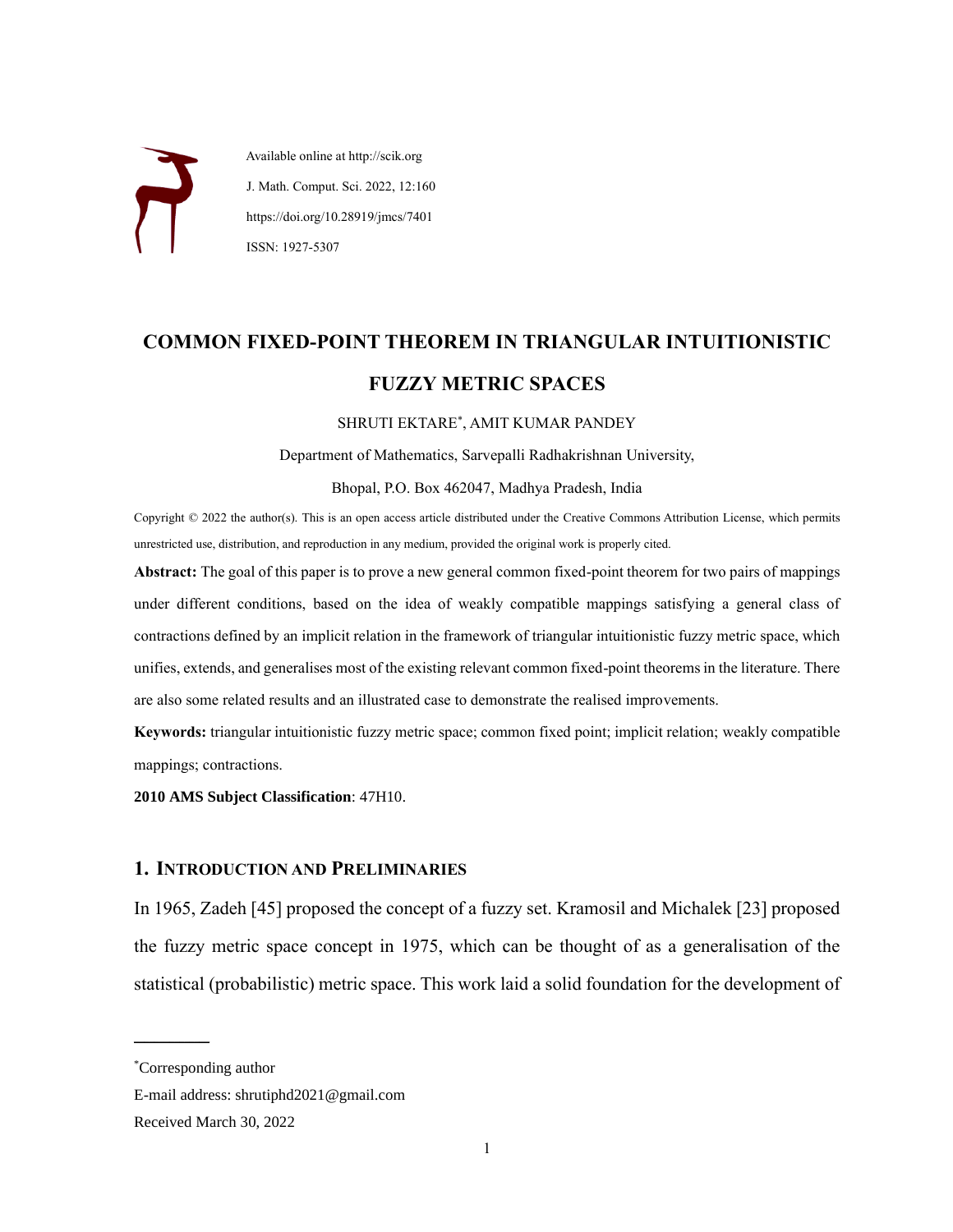fixed-point theory in fuzzy metric spaces. Grabiec [9] then defined the completeness of the fuzzy metric space (now called a G-complete fuzzy metric space) and extended the Banach contraction theorem to G-complete fuzzy metric spaces. Successively, George and Veeramani [7] modified the definition of the Cauchy sequence introduced by Grabiec. Meanwhile, George and Veeramani [7] somewhat modified Kramosil and Michalek's idea of a fuzzy metric space and constructed a Hausdorff and first countable topology on it. Since then, George and Veeramani's concept of a full fuzzy metric space has arisen as alternative characterisation of completeness, and various fixed-point theorems have been proved using this metric space. We can see from the above analysis that there are numerous studies connected to fixed-point theory based on the two types of complete fuzzy metric spaces mentioned above (see for more details [3-4, 7-9, 40, 43-45] and the references therein). He showed that, for each intuitionistic fuzzy metric space  $(X, M, N, *, \diamond)$ , the topology generated by the intuitionistic fuzzy metric  $(M, N)$ coincides with the topology generated by the fuzzy metric  $M$ . For more details on intuitionistic fuzzy metric space and related results we refer the reader to [1, 12, 17, 25-29, 32, 36]. Throughout this paper  $\mathbb R$  and  $\mathbb R_+$  will represents the set of real numbers and nonnegative real

numbers, respectively.

The following two definitions are required in the sequel which can be found in [38].

**Definition 1.1** A binary operation  $* : [0,1] \times [0,1] \rightarrow [0,1]$  is continuous t-norm if  $*$ satisfying the following conditions:

(1).∗ is commutative and associative;

- (2).∗ is continuous;
- $(3).a * 1 = a, \forall a \in [0, 1];$

(4).  $a * b \leq c * d$  whenever  $a \leq c$  and  $b \leq d$ ,  $\forall a \in [0, 1]$ .

**Definition 1.2** A binary operation  $\circ : [0,1] \times [0,1] \rightarrow [0,1]$  is continuous t-conorm if  $\circ$ satisfying the following conditions:

(1).⋄ is commutative and associative;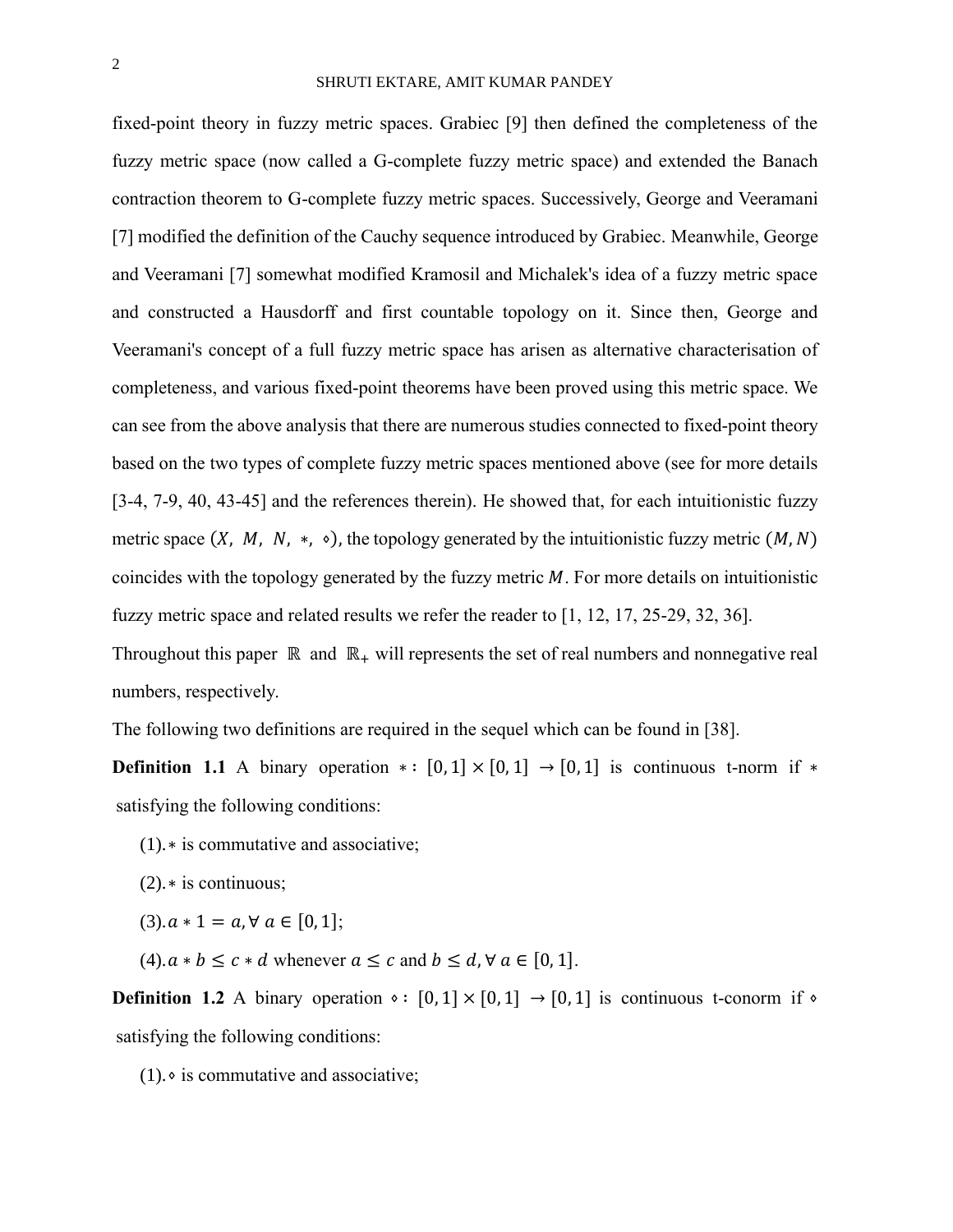- (2).  $\circ$  is continuous:
- $(3).a \cdot 0 = a, \forall a \in [0,1];$
- (4).  $a \circ b \leq c \circ d$  whenever  $a \leq c$  and  $b \leq d$ ,  $\forall a \in [0, 1]$ .

In 2004, Park [31] introduced the concept of intuitionistic fuzzy metric space as follows.

**Definition 1.3** A 5-tuple  $(X, M, N, *)$  is said to be an intuitionistic fuzzy metric space if X is an arbitrary set,  $*$  is a continuous t-norm,  $\circ$  is a continuous t-conorm, and M, N are two fuzzy sets on  $X^2 \times (0, \infty)$  satisfying the following conditions, for all  $\xi, \eta, \sigma \in X$  and  $s, t > 0$ :

- $(IFMS1)$ .  $M(\xi, \eta, t) + N(\xi, \eta, t) \leq 1$ ;
- (IFMS2).  $M(\xi, \eta, t) > 0$ ;
- (IFMS3).  $M(\xi, \eta, t) = 1$  for all  $t > 0 \Leftrightarrow \xi = \eta$ ;

(IFMS4).  $M(\xi, \eta, t) = M(\eta, \xi, t);$ 

(IFMS5).  $M(\xi, \eta, t) * M(\eta, \sigma, s) \leq M(\xi, \sigma, t + s);$ 

- (IFMS6).  $M(\xi, \eta, .)$ :  $(0, \infty) \rightarrow [0, 1]$  is left continuous;
- (IFMS7).  $\lim_{t \to \infty} M(\xi, \eta, t) = 1;$
- (IFMS8).  $N(\xi, \eta, t) > 0$ ;
- (IFMS9).  $N(\xi, \eta, t) = 0$  for all  $t > 0 \Leftrightarrow \xi = \eta$ ;
- (IFMS10).  $N(\xi, \eta, t) = N(\eta, \xi, t);$

(IFMS11).  $N(\xi, \eta, t) \circ N(\eta, \sigma, s) \ge N(\xi, \sigma, t + s);$ 

(IFMS12).  $N(\xi, \eta, ...)$ :  $(0, \infty) \rightarrow [0, 1]$  is right continuous;

(IFMS13). 
$$
\lim_{t\to\infty} N(\xi, \eta, t) = 0;
$$

Then(M, N) is called an intuitionistic fuzzy metric space on X. The functions  $M(\xi, \eta, t)$  and  $N(\xi, \eta, t)$  denote the degree of nearness and the degree on nonnearness between x and y with respect to t, respectively.

**Definition 1.4** (see [31]) Let  $(X, M, N, *, \diamond)$  be an intuitionistic fuzzy metric space. Then:

(1). A sequence  $\{\xi_n\}$  is said to be Cauchy sequence whenever for all  $t > 0$ ,

$$
\lim_{m,n\to\infty}M(\xi_n,\xi_m,t)=1\text{ and }\lim_{m,n\to\infty}N(\xi_n,\xi_m,t)=0.
$$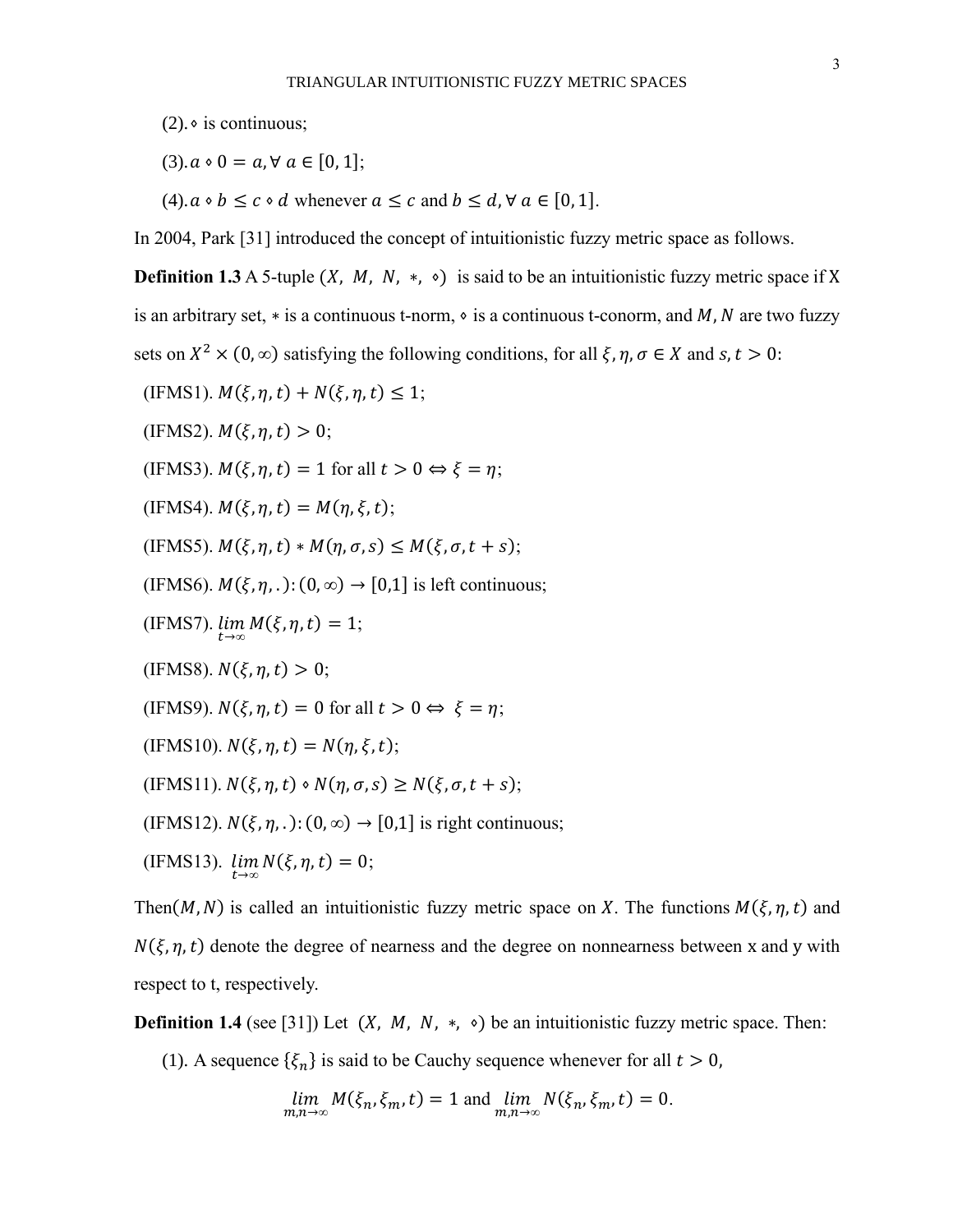That is, for each  $\varepsilon > 0$  and  $t > 0$ , there exists a natural number  $n_0$  such that for all  $n, m \ge n_0$ ,

$$
M(\xi_n, \xi_m, t) > 1 - \varepsilon
$$
 and  $N(\xi_n, \xi_m, t) < \varepsilon$ .

(2). $(X, M, N, *, \diamond)$  is called complete whenever every Cauchy sequence is convergent

with respect to the topology  $\tau_{(M,N)}$ .

**Remark 1.5** Note that, if  $(M, N)$  is called an intuitionistic fuzzy metric space on X and  $\{\xi_n\}$  is a sequence in X such that

$$
\lim_{m,n\to\infty} M(\xi_n, \xi_m, t) = 1 \text{ and } \lim_{m,n\to\infty} N(\xi_n, \xi_m, t) = 0
$$

for all  $t > 0$  as from (IFMS1) of Definition 1.3, we know that  $M(\xi, \eta, t) + N(\xi, \eta, t) \le 1$  for all  $\xi, \eta \in X$  and  $t > 0$ .

Let  $(X, M, N, *$ ,  $\circ)$  be an intuitionistic fuzzy metric space. According to [40, 43], the fuzzy metric  $(M, N)$  is called triangular whenever

(1.1) 
$$
\frac{1}{M(\xi,\eta,t)} - 1 \le \frac{1}{M(\xi,\sigma,t)} - 1 + \frac{1}{M(\sigma,\eta,t)} - 1
$$
 and

(1.2) 
$$
N(\xi, \eta, t) \le N(\xi, \sigma, t) + N(\sigma, \eta, t)
$$

for all  $\xi$ ,  $\eta$ ,  $\sigma \in X$  and  $t > 0$ .

**Example 1.6** Let  $X = \{(0,0), (0,4), (4,0), (4,5), (5,4)\}$  endowed with the metric  $d: X \times X \rightarrow$ [0, +*∞*) given by

(1.3) 
$$
d((\xi_1, \xi_2), (\eta_1, \eta_2)) = |\xi_1 - \eta_1| + |\xi_2 - \eta_2|
$$

for all  $(\xi_1, \xi_2)$ ,  $(\eta_1, \eta_2) \in X$ . Define intuitionistic fuzzy metric by

(1.4) 
$$
M((\xi_1, \xi_2), (\eta_1, \eta_2), t) = \frac{t}{t + d((\xi_1, \xi_2), (\eta_1, \eta_2))}
$$
 and

(1.5) 
$$
N((\xi_1, \xi_2), (\eta_1, \eta_2), t) = \frac{d((\xi_1, \xi_2), (\eta_1, \eta_2))}{t + d((\xi_1, \xi_2), (\eta_1, \eta_2))}
$$

for all  $(\xi_1, \xi_2), (\eta_1, \eta_2) \in X$  and  $t > 0$ , where

$$
a * b = min\{a, b\}
$$
 and  $a \circ b = ma\xi\{a, b\}$ .

Then  $X$  is a complete triangular intuitionistic fuzzy metric space.

The following definitions will be needed in the sequel.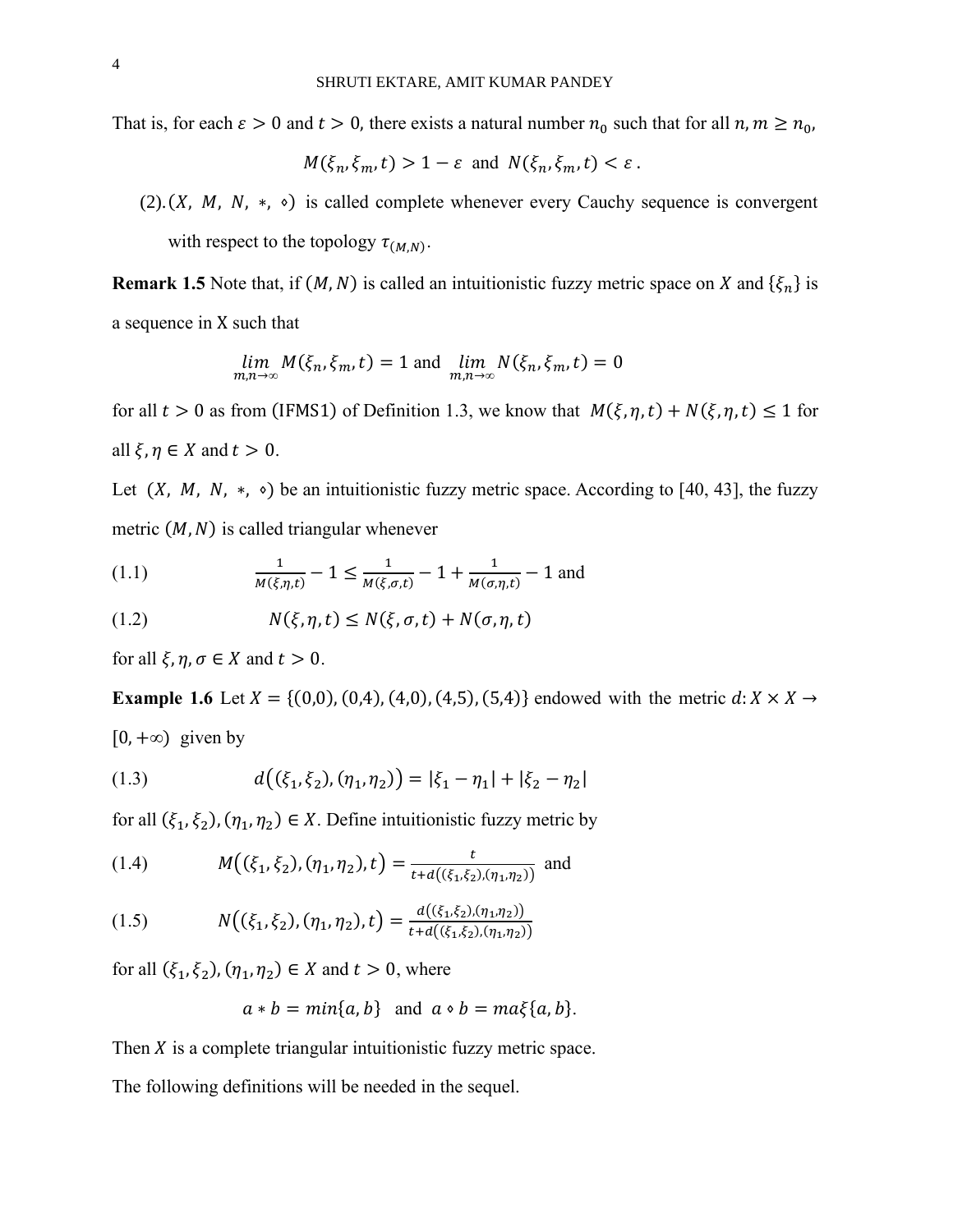5

**Definition 1.7** (see [20]) Let  $F$  and  $G$  be two self-mappings on a nonempty set  $X$ . Then  $F$  and T are said to be weakly compatible if they commute at all of their coincidence points; that is,  $F\omega = G\omega$  for some  $\omega \in X$  and then  $FG\omega = GF\omega$ .

**Definition 1.8** (see [15]) Two finite families of self-mappings  ${F_i}_{i=1}^m$  and  ${G_k}_{k=1}^n$  of a nonempty set  $X$  are said to be pairwise commuting if

- 1.  $F_i F_j = F_j F_i, i, j \in \{1, 2, ..., m\}$
- 2.  $G_k G_l = G_l G_k, k, l \in \{1, 2, ..., p\}$
- 3.  $F_i G_k = G_k F_i, i \in \{1, 2, ..., m\}, k \in \{1, 2, ..., p\}.$

The following lemma is helpful in proving our results which can be found in [2].

**Lemma 1.9** Let F, G, and f be self-mappings on a nonempty set X with F, G, and f having a unique point of coincidence in X. If  $(F, f)$  and  $(G, f)$  are weakly compatible. Then F, G and f have a unique common fixed point.

**Implicit relations**: Simple and natural way to unify and prove in a simple manner several metrical fixed-point theorems is to consider an implicit contraction type condition instead of the usual explicit contractive conditions. Popa [33, 35] proved several fixed-point theorems satisfying suitable implicit relations. For proving such results, Popa [33, 35] considered Ψ to be the set of all continuous functions

$$
\psi(u_1,u_2,u_3,u_4,u_5,u_6)\!:\mathbb{R}_+^6\to\mathbb{R}
$$

satisfying the following conditions:

- $(\psi_1)$ .  $\psi$  is non-increasing in variables  $u_5$  and  $u_6$ .
- $(\psi_2)$ . there exists  $k \in (0,1)$  such that for  $u, v \ge 0$  with
	- $(\psi_{2a})$ .  $\psi(u, v, v, u, u + v, 0) \leq 0$  or

$$
(\psi_{2b}), \psi(u, v, u, v, 0, u + v) \leq 0 \Rightarrow u \leq kv,
$$

 $(\psi_3)$ .  $\psi(u, u, 0, 0, u, u) > 0$ .

Some of the following examples of such functions  $\psi$  satisfying  $(\psi_1)$ ,  $(\psi_2)$  and  $(\psi_3)$  are taken from Popa [35] and Imdad and Ali [13].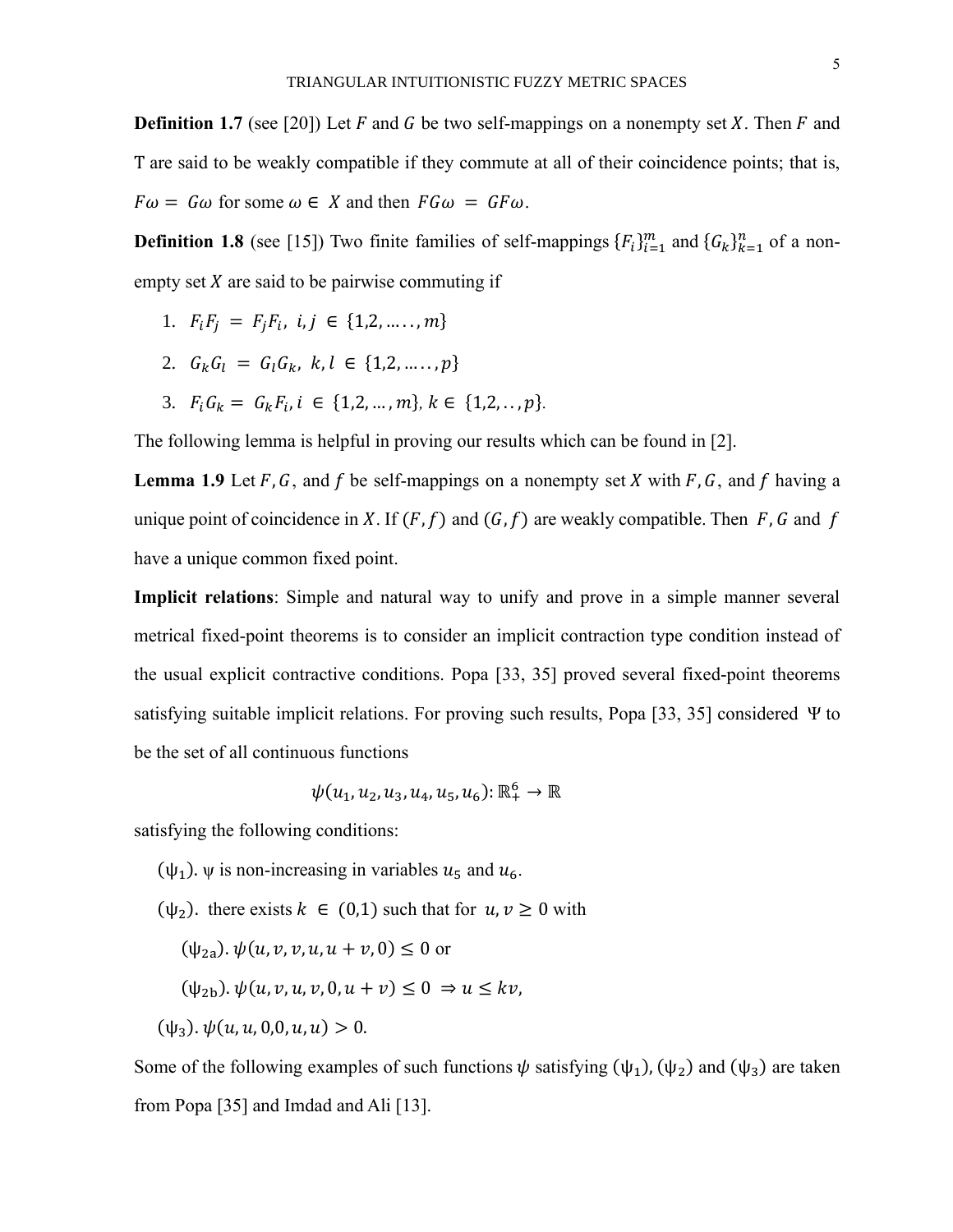**Example 1.10** Define  $\psi(u_1, u_2, u_3, u_4, u_5, u_6)$ :  $\mathbb{R}^6_+ \to \mathbb{R}$  as:

$$
(1.6) \qquad \psi(u_1, u_2, u_3, u_4, u_5, u_6) = u_1 - k \, ma \, \left\{ u_2, u_3, u_4, \frac{1}{2} (u_5 + u_6) \right\}
$$

where  $k \in (0,1)$ .

(1.7) 
$$
\psi(u_1, u_2, u_3, u_4, u_5, u_6) = u_1^2 - u_1(au_2 + bu_3 + cu_4) - du_5u_6
$$

where  $a > 0$ ,  $b, c, d \ge 0$ ,  $a + b + c < 1$ ,  $a + d < 1$ .

(1.8) 
$$
\psi(u_1, u_2, u_3, u_4, u_5, u_6) = u_1^3 - a u_1^2 u_2 - b u_1 u_2 u_3 + c u_5^2 u_6 - d u_5 u_6^2
$$

where  $a > 0, b, c, d \ge 0, a + b < 1, a + c + d < 1$ .

(1.9) 
$$
\psi(u_1, u_2, u_3, u_4, u_5, u_6) = u_1^3 - k \left( \frac{u_3^2 u_4^2 + u_5^2 u_6^2}{u_2 + u_3 + u_4 + 1} \right)
$$

where  $k \in (0,1)$ .

(1.10) 
$$
\psi(u_1, u_2, u_3, u_4, u_5, u_6) = u_1^2 - au_2^2 - b\left(\frac{u_5 u_6}{u_3^2 + u_4^2 + 1}\right)
$$

where  $a > 0, b \ge 0, a + b < 1$ .

(1.11) 
$$
\psi(u_1, u_2, u_3, u_4, u_5, u_6) = u_1^2 - a \max\{u_2^2 u_3^2 u_4^2\} - b \max\{u_3 u_5, u_4 u_6\} - c u_5 u_6
$$

where  $a > 0$ ,  $b, c \ge 0$ ,  $a + 2b < 1$ ,  $a + c < 1$ .

$$
(1.12) \qquad \psi(u_1, u_2, u_3, u_4, u_5, u_6) = u_1 - k \max \left\{ u_2, u_3, u_4, \frac{1}{2} u_5, \frac{1}{2} u_6 \right\}
$$

where  $k \in (0,1)$ .

(1.13) 
$$
\psi(u_1, u_2, u_3, u_4, u_5, u_6) = u_1 - k \max \left\{ u_2, \frac{u_3 + u_4}{2}, \frac{u_5 + u_6}{2} \right\}
$$

where  $k \in (0,1)$ .

(1.14) 
$$
\psi(u_1, u_2, u_3, u_4, u_5, u_6) = u_1 - (au_2 + bu_3 + cu_4 + du_5 + cu_6)
$$
  
where  $d, e \ge 0, a + b + c + d + e < 1$ .

(1.15) 
$$
\psi(u_1, u_2, u_3, u_4, u_5, u_6) = u_1 - \frac{k}{2} m a \xi(u_2, u_3, u_4, u_5, u_6)
$$

where  $k \in (0,1)$ .

$$
(1.16) \quad \psi(u_1, u_2, u_3, u_4, u_5, u_6) = u_1 - [au_2 + bu_3 + cu_4 + d(u_5 + u_6)]
$$
  
where  $d \ge 0, a + b + c + 2d < 1$ .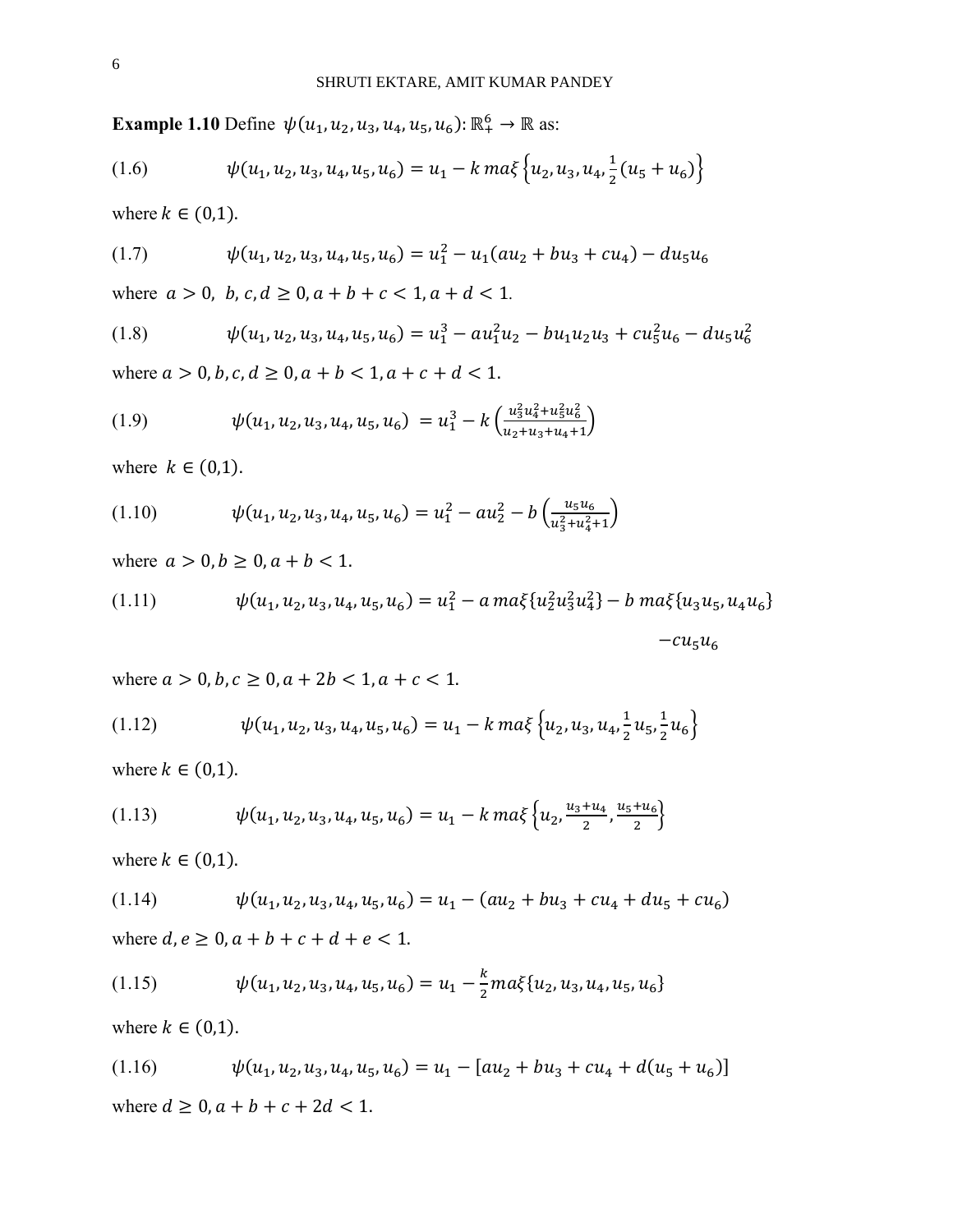Since verifications of requirements  $(\psi_1)$ ,  $(\psi_2)$  and  $(\psi_3)$  for Examples (2.6)-(2.16) are straightforward, hence details are omitted. Here one may further notice that some other well known contraction conditions ([10, 14, and 18]) can also be deduced as particular cases of implicit relation of Popa [35]. In order to strengthen this viewpoint, we add some more examples to this effect and utilize them to demonstrate how this implicit relation can cover several other known contractive conditions and is also good enough to yield further unknown natural contractive conditions as well.

**Example 1.11** Define  $\psi(u_1, u_2, u_3, u_4, u_5, u_6)$ :  $\mathbb{R}^6_+ \to \mathbb{R}$  as:

 $(1.17) \quad \psi(u_1, u_2, u_3, u_4, u_5, u_6)$ 

$$
= \begin{cases} u_1 - a_1 \frac{u_3^2 + u_4^2}{u_3 + u_4} - a_2 u_2 - a_3 (u_5 + u_6), if u_3 + u_4 \neq 0, \\ u_1, & if u_3 + u_4 = 0. \end{cases}
$$

where  $a_i \ge 0$  ( $i = 1,2,3$ ) with at least one  $a_i$  non-zero and  $a_1 + a_2 + 2a_3 < 1$ . ( $\psi_1$ ). Obviously,  $\psi$  is non-increasing in variables  $u_5$  and  $u_6$ . ( $\psi_{2a}$ ). Let  $u > 0$ . Then

$$
\psi(u, v, v, u, u + v, 0) = u - a_1 \frac{v^2 + u^2}{v + u} - a_2 v - a_3 (u + v) \le 0.
$$

If  $u \geq v$ , then

$$
u \le (a_1 + a_2 + 2a_3)u < u
$$

which is contradiction. Hence  $u < v$  and  $u \le kv$  where  $k \in (0,1)$ . ( $\psi_{2b}$ ). Similar argument as in  $(\psi_{2a})$ .  $(\psi_3)$ .  $\psi(u, u, 0, 0, u, u) = u > 0$  for all  $u > 0$ .

**Example 1.12** Define  $\psi(u_1, u_2, u_3, u_4, u_5, u_6)$ :  $\mathbb{R}^6_+ \to \mathbb{R}$  as:

 $(1.18) \qquad \psi(u_1, u_2, u_3, u_4, u_5, u_6)$ 

$$
= \begin{cases} u_1 - a_1 u_2 - \frac{a_2 u_3 u_4 + a_3 u_5 u_6}{u_3 + u_4}, & \text{if } u_3 + u_4 \neq 0, \\ u_1, & \text{if } u_3 + u_4 = 0. \end{cases}
$$

where  $a_1, a_2, a_3 \ge 0$  such that  $1 < 2a_1 + a_2 < 2$ .

**Example 1.13** Define  $\psi(u_1, u_2, u_3, u_4, u_5, u_6)$ :  $\mathbb{R}^6_+ \to \mathbb{R}$  as:

$$
(1.19) \qquad \psi(u_1, u_2, u_3, u_4, u_5, u_6) = u_1 - a_1 \left[ a_2 \max \left\{ u_2, u_3, u_4, \frac{1}{2} (u_5 + u_6) \right\} \right]
$$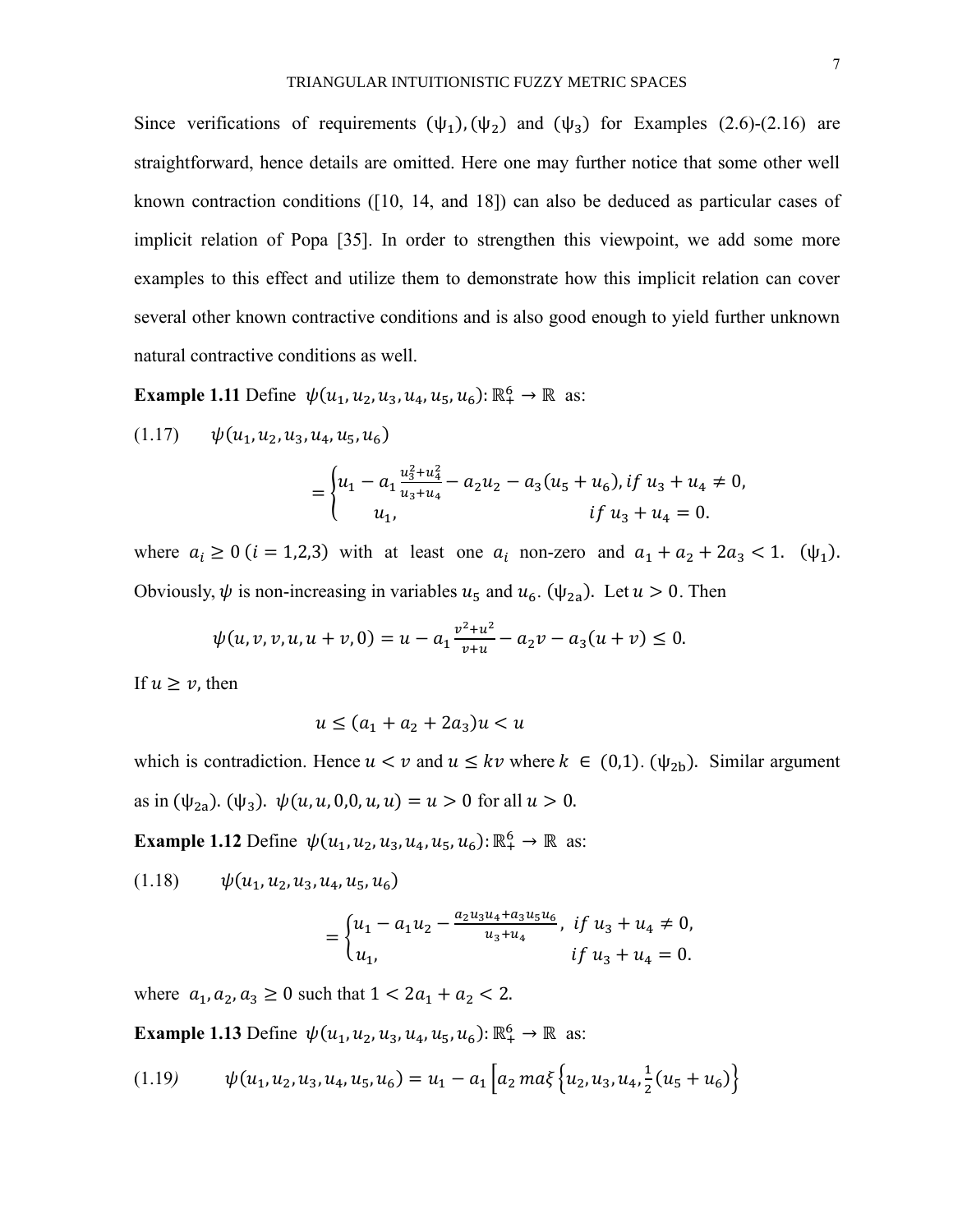$$
+(1-a_2)\left[ma\xi\left\{u_2^1,u_3u_4,u_5u_6,\frac{u_3u_6}{2},\frac{u_4u_5}{2}\right\}\right]^{\frac{1}{2}}
$$

where  $a_1 \in (0,1)$  and  $0 \le a_2 \le 1$ .

**Example 1.14** Define  $\psi(u_1, u_2, u_3, u_4, u_5, u_6)$ :  $\mathbb{R}^6_+ \to \mathbb{R}$  as:

$$
(1.20) \quad \psi(u_1, u_2, u_3, u_4, u_5, u_6)
$$
  
=  $u_2^1 - a_1 \max\{u_2^2, u_3^2, u_4^2\} - a_2 \max\{\frac{u_3 u_6}{2}, \frac{u_4 u_5}{2}\} - a_3 u_5 u_6$ 

where  $a_1, a_2, a_3 \ge 0$  and  $a_1 + a_2 + a_3 < 1$ .

Very recently, Popa et al. [34] proved several fixed-point theorems satisfying suitable implicit relations in which Husain and Sehgal [11] type contraction conditions ([6, 22, 30, 41]) can be deduced from similar implicit relations in addition to all earlier ones if there is a slight modification in condition  $(\psi_1)$  as follows:

 $(\psi_1)'$ Obviously,  $\psi$  is decreasing in variables  $u_2, \ldots, u_6$ .

Hereafter, let  $\psi(u_1, u_2, u_3, u_4, u_5, u_6) : \mathbb{R}^6_+ \to \mathbb{R}$  be a continuous function which satisfies the conditions  $(\psi_1)'$ ,  $(\psi_2)$  and  $(\psi_3)$  and  $\mathcal F$  be the family of such functions. In this paper, we employ such implicit relation to prove our results. But before we proceed further, let us furnish some examples to highlight the utility of the modifications instrumented herein.

**Example 1.15** Define  $\psi(u_1, u_2, u_3, u_4, u_5, u_6)$ :  $\mathbb{R}^6_+ \to \mathbb{R}$  as:

$$
(1.21) \qquad \psi(u_1, u_2, u_3, u_4, u_5, u_6) = u_1 - \phi\left(m a \xi \left\{u_2, u_3, u_4, \frac{1}{2}(u_5 + u_6)\right\}\right)
$$

where  $\phi: \mathbb{R}^+ \to \mathbb{R}^+$  is an increasing upper semi-continuous function with  $\phi(0) = 0$  and  $\phi(u) < u$  for each  $u > 0$ .

 $(\psi_1)'$  Obviously,  $\psi$  is decreasing in variables  $u_2, \ldots, u_6$ .

 $(\psi_{2a})$ . Let  $u > 0$ . Then

$$
\psi(u, v, v, u, u + v, 0) = u - \phi\left(m a \xi\left\{v, v, u, \frac{1}{2}(v + u)\right\}\right) < 0.
$$

If  $u \ge v$ , then

$$
u \le \phi(u) < u
$$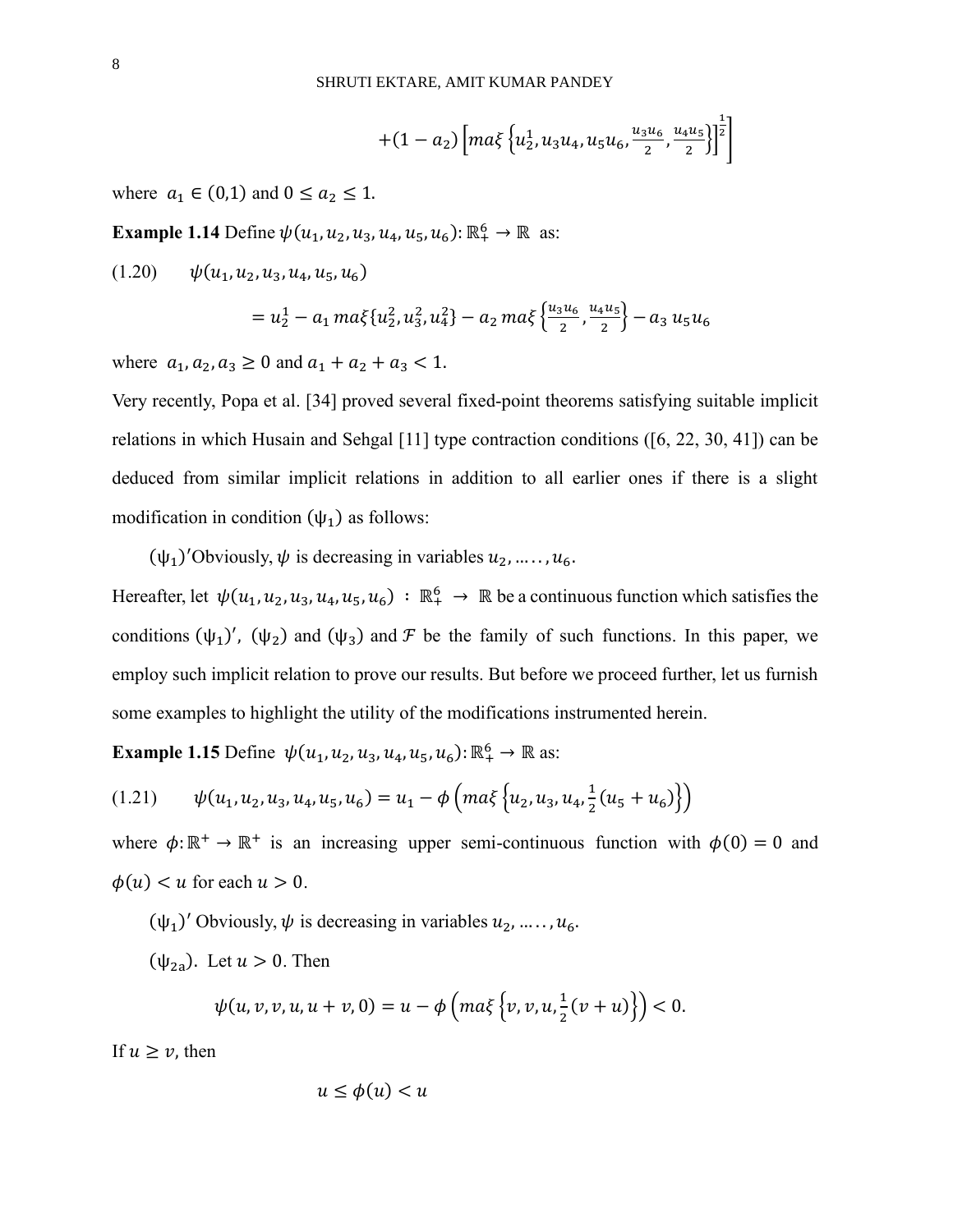which is contradiction. Hence  $u < v$  and  $u \le kv$  where  $k \in (0,1)$ .

( $\psi_{2b}$ ). Similar argument as in ( $\psi_{2a}$ ).

$$
(\psi_3). \quad \psi(u, u, 0, 0, u, u) = u - \phi \left( ma \xi \left\{ u, 0, 0, \frac{1}{2} (u + u) \right\} \right)
$$

$$
= u - \phi(u) > 0 \text{ for all } u > 0.
$$

**Example 1.16** Define  $\psi(u_1, u_2, u_3, u_4, u_5, u_6)$ :  $\mathbb{R}^6_+ \to \mathbb{R}$  as:

$$
(1.22) \qquad \psi(u_1, u_2, u_3, u_4, u_5, u_6) = u_1 - \phi(u_2, u_3, u_4, u_5, u_6)
$$

where  $\phi: \mathbb{R}^5_+ \to \mathbb{R}^+$  is an upper semi-continuous and non-decreasing function in each coordinate variable such that  $\phi(u, u, au, bu, cu) < u$  for each  $u > 0$  and  $a, b, c \ge 0$  with  $a +$  $b + c \leq 3$ .

**Example 1.17** Define  $\psi(u_1, u_2, u_3, u_4, u_5, u_6)$ :  $\mathbb{R}^6_+ \to \mathbb{R}$  as:

$$
(1.23) \qquad \psi(u_1, u_2, u_3, u_4, u_5, u_6) = u_1^2 - \phi(u_2^2, u_3 u_4, u_5 u_6, u_3 u_6, u_4 u_5),
$$

where  $\phi: \mathbb{R}^5_+ \to \mathbb{R}^+$  is an upper semi-continuous and non-decreasing function in each coordinate variable such that  $\phi(u, u, au, bu, cu) < u$  for each  $u > 0$  and  $a, b, c \ge 0$  with  $a +$  $b + c \leq 3$ .

Here it may be noticed that all earlier mentioned examples continue to enjoy the format of modified implicit relation as adopted herein. Motivated by the fact that a fixed-point of any map on metric spaces can always be viewed as a common fixed-point of that map and identity map on the space. Jungck [20] proved the interesting generalization of celebrated Banach contraction principle. While proving his result, Jungck [20] replaced identity map with a continuous mapping. In [30], Imdad and Ali established a general common fixed-point theorem for a pair of mappings using a suitable implicit function without the requirement of the containment of ranges.

In this paper, we present a new general common fixed-point theorem for two pair of mappings under a different set of conditions using the idea of weakly compatible mappings satisfying a general class of contractions defined by an implicit relation in the frame work of triangular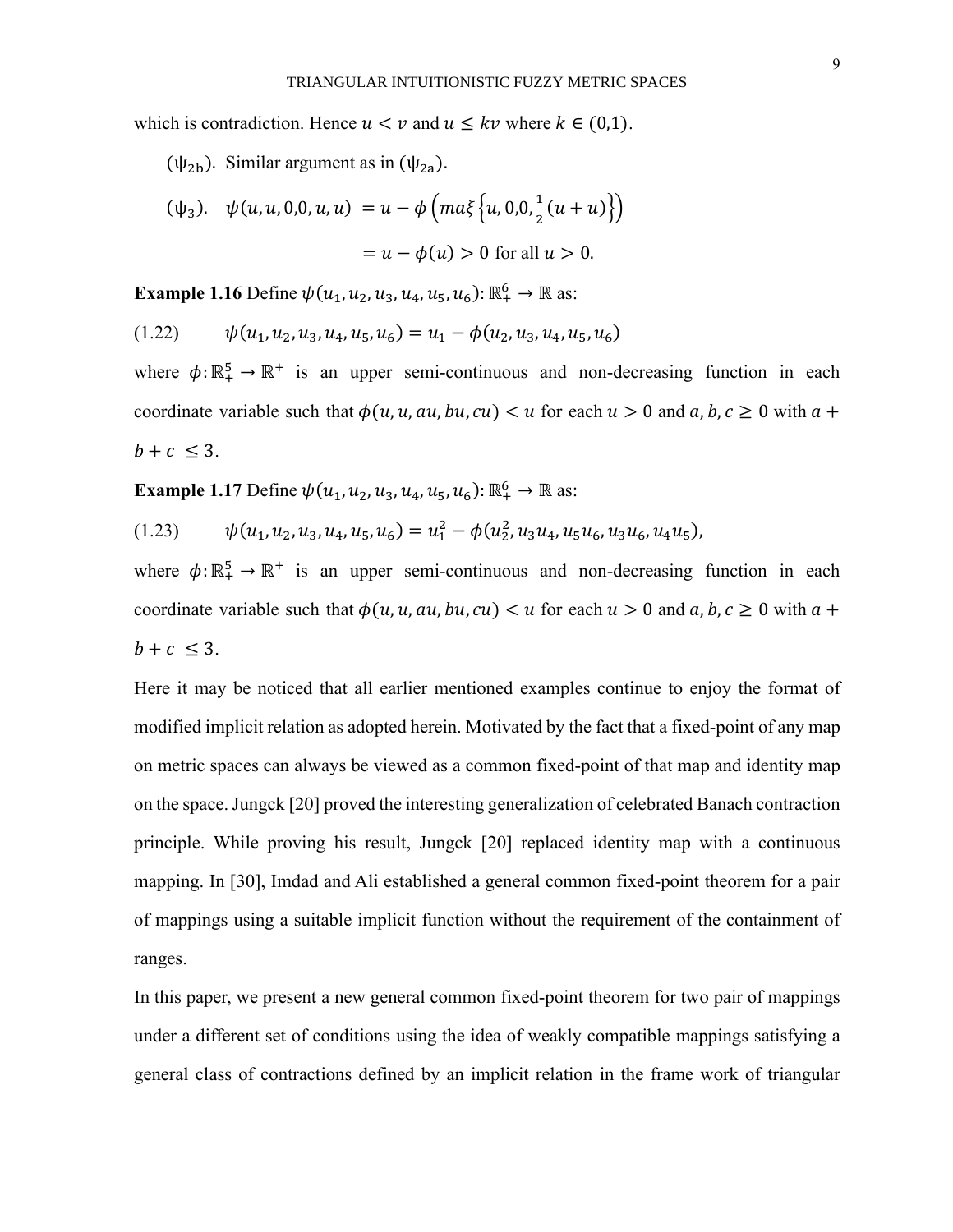intuitionistic fuzzy metric space, which unify, extend and generalize most of the existing relevant common fixed-point theorems from the literature. Some related results and illustrative an example to highlight the realized improvements is also furnished.

## **2. MAIN RESULTS**

The following theorem is our main result.

**Theorem 2.1** Let  $F$ ,  $G$ ,  $f$  and  $g$  be four self-maps of a triangular intuitionistic fuzzy metric space  $(X, M, N, *, \cdot)$  with  $\overline{G(X)} \subseteq f(X)$  and  $\overline{F(X)} \subseteq g(X)$  and for all  $\xi, \eta \in X, t > 0$  and some  $\psi \in \Psi$ ,

(2.1) 
$$
\psi \left( \frac{1}{M(F\xi, G\eta, t)} - 1, \frac{1}{M(f\xi, g\eta, t)} - 1, \frac{1}{M(f\xi, F\xi, t)} - 1, \frac{1}{M(g\eta, G\eta, t)} - 1, \frac{1}{M(f\xi, G\eta, t)} - 1, \frac{1}{M(F\xi, g\eta, t)} - 1 \right) \leq 0.
$$

If one of  $\overline{G(X)}$  and  $\overline{F(X)}$  is a complete subspace of X, then  $(F, f)$  and  $(G, g)$  have a unique point of coincidence inX. Moreover, if  $(F, f)$  and  $(G, g)$  are weakly compatible, then F, G, f and  $q$  have a unique common fixed-point in  $X$ .

**Proof** Let  $\xi_0 \in X$  be arbitrary point. Because  $G(X) \subseteq \overline{G(X)}$  and  $F(X) \subseteq \overline{F(X)}$ , we have  $F(X) \subseteq f(X)$  and  $G(X) \subseteq g(X)$ . Hence one can inductively define the sequences  $\{\xi_n\} \subset X$ and  $\{\eta_n\} \subset X$  in the following way:

(2.2) 
$$
\eta_{2n-1} = F\xi_{2n-1} = g\xi_{2n},
$$

$$
\eta_{2n} = G\xi_{2n} = f\xi_{2n+1}, \forall n \in \mathbb{N}.
$$

From (2.1) with  $\xi = \xi_{2n+1}$  and  $\eta = \xi_{2n+2}$ , we get for all  $t > 0$  and all  $n \in \mathbb{N}$ ,

$$
(2.3) \qquad \psi\left(\frac{1}{M(F\xi_{2n+1}, G\xi_{2n+2}, t)} - 1, \frac{1}{M(f\xi_{2n+1}, g\xi_{2n+2}, t)} - 1, \frac{1}{M(f\xi_{2n+1}, F\xi_{2n+1}, t)} - 1, \frac{1}{M(g\xi_{2n+2}, G\xi_{2n+2}, t)} - 1, \frac{1}{M(f\xi_{2n+1}, G\xi_{2n+2}, t)} - 1, \frac{1}{M(F\xi_{2n+1}, g\xi_{2n+2}, t)} - 1\right) \le 0,
$$

We have

$$
\psi\left(\frac{1}{M(\eta_{2n+1},\eta_{2n+2},t)}-1,\frac{1}{M(\eta_{2n},\eta_{2n+1},t)}-1,\frac{1}{M(\eta_{2n},\eta_{2n+1},t)}-1,\right)
$$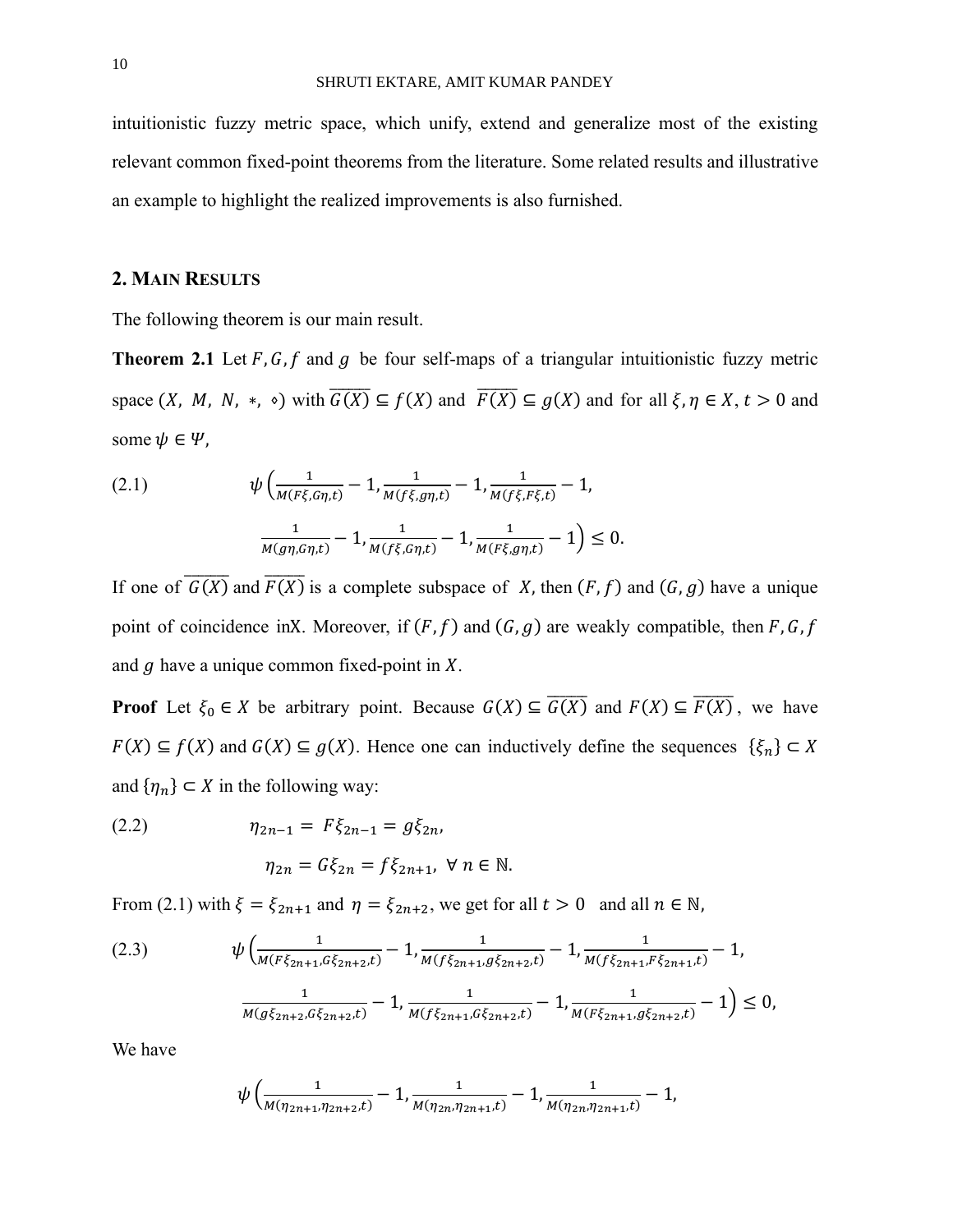$$
\frac{1}{M(\eta_{2n+1}, \eta_{2n+2}, t)} - 1, \frac{1}{M(\eta_{2n}, \eta_{2n+2}, t)} - 1, \frac{1}{M(\eta_{2n+1}, \eta_{2n+1}, t)} - 1 \leq 0,
$$

That is,

(2.4) 
$$
\psi\left(\frac{1}{M(\eta_{2n+1}, \eta_{2n+2}, t)} - 1, \frac{1}{M(\eta_{2n}, \eta_{2n+1}, t)} - 1, \frac{1}{M(\eta_{2n}, \eta_{2n+1}, t)} - 1, \frac{1}{M(\eta_{2n}, \eta_{2n+2}, t)} - 1, \frac{1}{M(\eta_{2n}, \eta_{2n+2}, t)} - 1, 0\right) \leq 0,
$$

Using the fact that  $\psi$  is non-decreasing in variable  $u_5$  and  $u_6$ , we have

$$
(2.5) \qquad \frac{1}{M(\eta_{2n}, \eta_{2n+2}, t)} - 1 \le \frac{1}{M(\eta_{2n}, \eta_{2n+1}, t)} - 1 + \frac{1}{M(\eta_{2n+1}, \eta_{2n+2}, t)} - 1
$$

From (2.4), we derive that

$$
(2.6) \qquad \psi\left(\frac{1}{M(\eta_{2n+1}, \eta_{2n+2}, t)} - 1, \frac{1}{M(\eta_{2n}, \eta_{2n+1}, t)} - 1, \frac{1}{M(\eta_{2n}, \eta_{2n+1}, t)} - 1, \frac{1}{M(\eta_{2n+1}, \eta_{2n+2}, t)} - 1, \frac{1}{M(\eta_{2n+1}, \eta_{2n+2}, t)} - 1, \frac{1}{M(\eta_{2n+1}, \eta_{2n+2}, t)} - 1, 0\right) \le 0,
$$

Now, using property  $(\psi_{2a})$ , we have

(2.7) 
$$
\frac{1}{M(\eta_{2n+1}, \eta_{2n+2}, t)} - 1 \leq k \left( \frac{1}{M(\eta_{2n}, \eta_{2n+1}, t)} - 1 \right).
$$

Again, using (2.1), with  $\xi = \xi_{2n}$  and  $\eta = \xi_{2n+1}$ , we get for all  $t > 0$  and all  $n \in \mathbb{N}$ ,

$$
(2.8) \qquad \psi\left(\frac{1}{M(F\xi_{2n}, G\xi_{2n+1}, t)} - 1, \frac{1}{M(f\xi_{2n}, g\xi_{2n+1}, t)} - 1, \frac{1}{M(f\xi_{2n}, F\xi_{2n}, t)} - 1, \frac{1}{M(g\xi_{2n+1}, G\xi_{2n+1}, t)} - 1, \frac{1}{M(f\xi_{2n}, G\xi_{2n+1}, t)} - 1, \frac{1}{M(F\xi_{2n}, g\xi_{2n+1}, t)} - 1\right) \le 0,
$$

That is,

(2.9) 
$$
\psi \left( \frac{1}{M(\eta_{2n}, \eta_{2n+1}, t)} - 1, \frac{1}{M(\eta_{2n-1}, \eta_{2n}, t)} - 1, \frac{1}{M(\eta_{2n-1}, \eta_{2n}, t)} - 1, \frac{1}{M(\eta_{2n}, \eta_{2n+1}, t)} - 1, \frac{1}{M(\eta_{2n-1}, \eta_{2n+1}, t)} - 1, 0 \right) \leq 0,
$$

Keeping in mind that  $\psi$  is non-decreasing in variable  $u_5$  and  $u_6$ , we have

$$
(2.10) \qquad \frac{1}{M(\eta_{2n-1}, \eta_{2n+1}, t)} - 1 \le \frac{1}{M(\eta_{2n-1}, \eta_{2n}, t)} - 1 + \frac{1}{M(\eta_{2n}, \eta_{2n+1}, t)} - 1
$$

From (2.9), we obtain

$$
(2.11) \t\t \psi \left( \frac{1}{M(\eta_{2n}, \eta_{2n+1}, t)} - 1, \frac{1}{M(\eta_{2n-1}, \eta_{2n}, t)} - 1, \frac{1}{M(\eta_{2n-1}, \eta_{2n}, t)} - 1, \right)
$$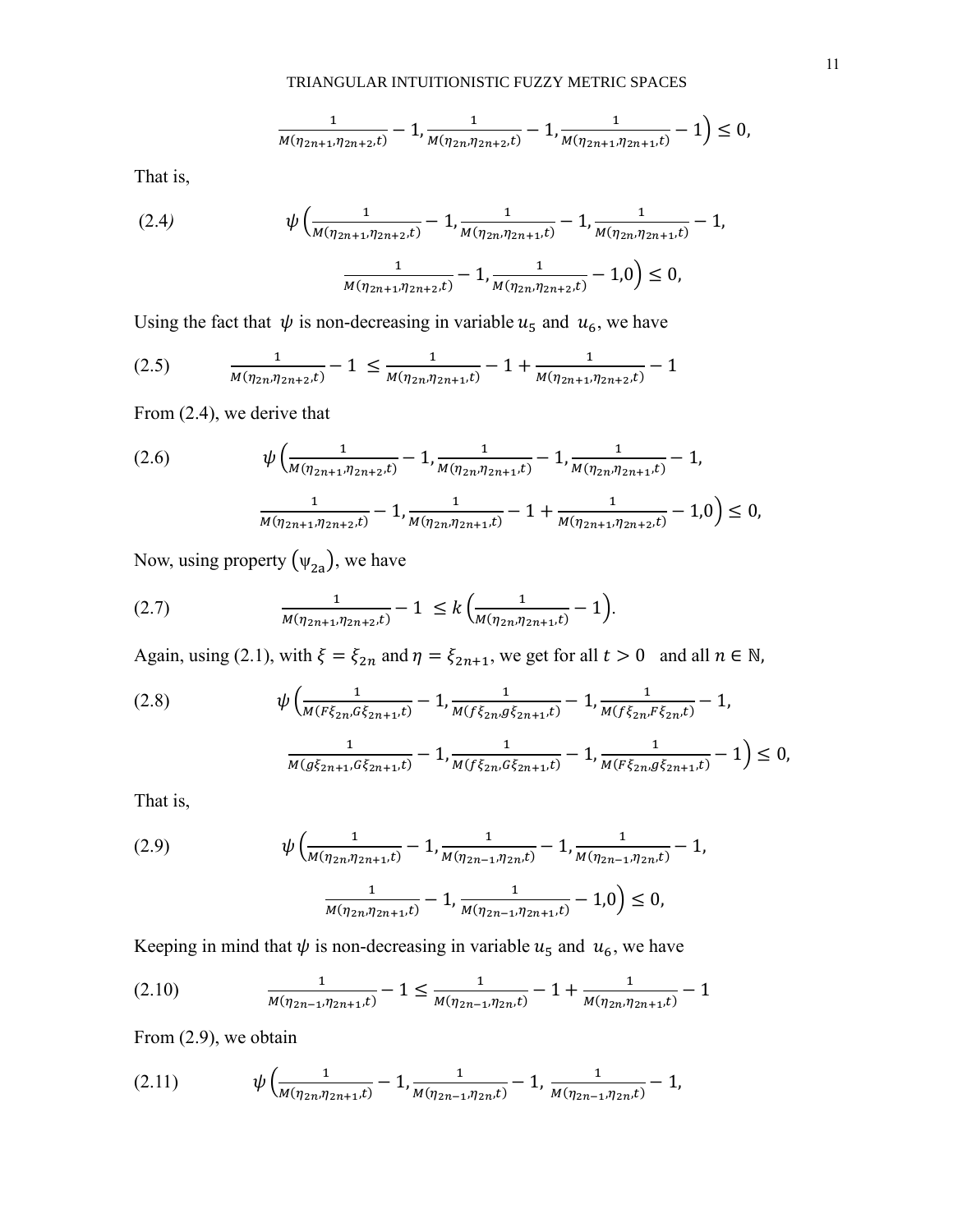$$
\frac{1}{M(\eta_{2n},\eta_{2n+1},t)}-1,\frac{1}{M(\eta_{2n-1},\eta_{2n},t)}-1+\frac{1}{M(\eta_{2n},\eta_{2n+1},t)}-1,0\big)\leq 0,
$$

yielding thereby (due to  $(\psi_{2a})$ ),

$$
(2.12) \qquad \frac{1}{M(\eta_{2n}, \eta_{2n+1}, t)} - 1 \le k \left( \frac{1}{M(\eta_{2n-1}, \eta_{2n}, t)} - 1 \right).
$$

Combining  $(2.7)$  and  $(2.12)$ , we have

$$
(2.13) \qquad \frac{1}{M(\eta_{2n+1}, \eta_{2n+2}, t)} - 1 \leq k^2 \left( \frac{1}{M(\eta_{2n-1}, \eta_{2n}, t)} - 1 \right)
$$

Now by induction, we obtain for each  $n = 0, 1, 2, ...$ 

$$
(2.14) \qquad \frac{1}{M(\eta_{2n+1}, \eta_{2n+2}, t)} - 1 \le k \left( \frac{1}{M(\eta_{2n}, \eta_{2n+1}, t)} - 1 \right) \\
\le \cdots \le k^{2n+1} \left( \frac{1}{M(\eta_0, \eta_1, t)} - 1 \right).
$$

and by a routine calculation, we have,

(2.15) 
$$
\frac{1}{M(\eta_{n+1}, \eta_{n+2}, t)} - 1 \le k \left( \frac{1}{M(\eta_n, \eta_{n+1}, t)} - 1 \right) \le \dots \le k^{n+1} \left( \frac{1}{M(\eta_0, \eta_1, t)} - 1 \right).
$$

Hence for each  $n > m$ , we obtain

$$
(2.16) \qquad \frac{1}{M(\eta_n, \eta_m, t)} - 1 \le \frac{1}{M(\eta_n, \eta_{n-1}, t)} - 1 + \frac{1}{M(\eta_{n-1}, \eta_{n-2}, t)} - 1 + \dots + \frac{1}{M(\eta_{m+1}, \eta_m, t)} - 1
$$

$$
\le (k^{n-1} + k^{n-2} + \dots + k^m) \left(\frac{1}{M(\eta_0, \eta_1, t)} - 1\right)
$$

$$
\le \frac{k^m}{1 - k} \left(\frac{1}{M(\eta_0, \eta_1, t)} - 1\right)
$$

Therefore,  $\{\eta_n\}$  is a Cauchy sequence. Assume that  $\overline{G(X)}$  is complete. Observe that the subsequence  $\{\eta_{2n}\}\$ is a Cauchy sequence which is contained in  $\overline{G(X)}$  must a limit  $\omega^*$  in  $f(X)$ , that is,

$$
\lim_{n \to \infty} \eta_{2n} = \lim_{n \to \infty} G\xi_{2n}
$$

$$
= \lim_{n \to \infty} f\xi_{2n+1} \in \overline{G(X)} \subseteq f(X) \subset X,
$$
  
(2.17) 
$$
\lim_{n \to \infty} \eta_{2n} = \lim_{n \to \infty} G\xi_{2n}
$$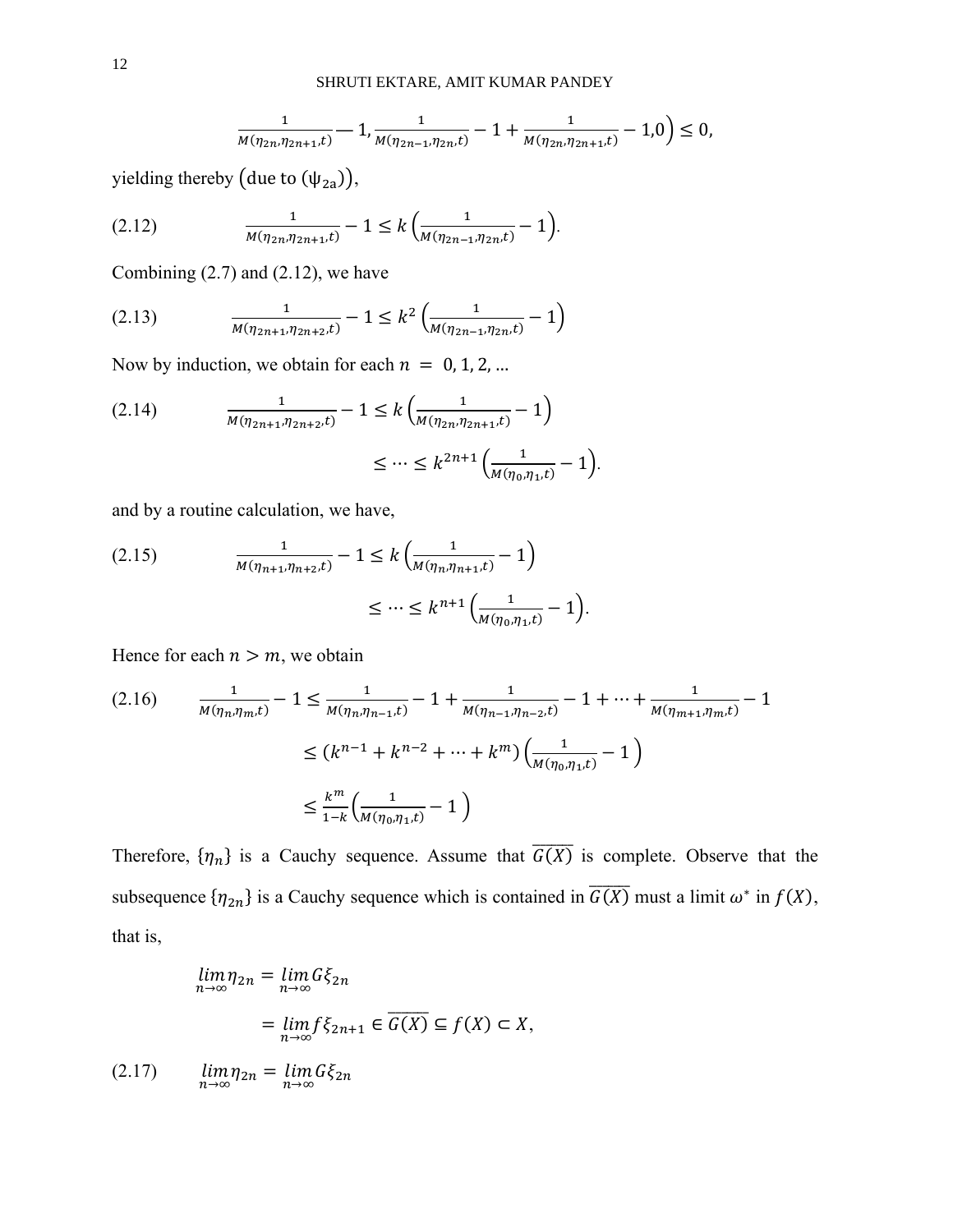$$
= \lim_{n \to \infty} f \xi_{2n+1} = \omega^* \in f(X).
$$

It is easy to see

(2.18) 
$$
\omega^* = \lim_{n \to \infty} \eta_n = \lim_{n \to \infty} G \xi_{2n}
$$

$$
= \lim_{n \to \infty} f x_{2n+1} = \lim_{n \to \infty} G \xi_{2n}
$$

$$
= \lim_{n \to \infty} f \xi_{2n+1} = \lim_{n \to \infty} F \xi_{2n-1} = \lim_{n \to \infty} g \xi_{2n}
$$

Consequently, we can find  $\omega \in X$  such that  $f \omega = \omega^*$ . We assert that  $F \omega = f \omega = \omega^*$ . If not, then  $M(F\omega, \omega^*, t) < 1$ . Using (2.1), with  $\xi = \omega$  and  $\eta = \xi_{2n}$ , we have

$$
(2.19) \quad \psi\left(\frac{1}{M(F\omega, G\xi_{2n}, t)} - 1, \frac{1}{M(f\omega, g\xi_{2n}, t)} - 1, \frac{1}{M(f\omega, F\omega, t)} - 1, \frac{1}{M(f\omega, F\omega, t)} - 1, \frac{1}{M(g\xi_{2n}, G\xi_{2n}, t)} - 1, \frac{1}{M(f\omega, G\xi_{2n}, t)} - 1, \frac{1}{M(S\omega, g\xi_{2n}, t)} - 1\right) \le 0
$$
\n
$$
\Rightarrow \quad \psi\left(\frac{1}{M(F\omega, \eta_{2n}, t)} - 1, \frac{1}{M(f\omega, \eta_{2n-1}, t)} - 1, \frac{1}{M(f\omega, F\omega, t)} - 1, \frac{1}{M(F\omega, \eta_{2n-1}, t)} - 1\right) \le 0,
$$

Letting  $n \to +\infty$  in the above inequality, using (2.18) and the continuity of  $\psi$ , we have

$$
(2.20) \t\t \psi \left( \frac{1}{M(F\omega,\omega^*,t)} - 1,0, \frac{1}{M(\omega^*,F\omega,t)} - 1,0,0, \frac{1}{M(F\omega,\omega^*,t)} - 1 \right) \leq 0,
$$

yielding thereby (due to  $(\psi_{2b})$ ),  $\frac{1}{M(F\omega)}$  $\frac{1}{M(F\omega,\omega^*,t)} - 1 \leq 0$ , that is  $M(F\omega,\omega^*,t) = 1$ , which is a contradiction. Then we have  $F\omega = f\omega = \omega^*$ , which shows that  $\omega$  is a coincidence point of F and f, that is  $\omega^*$  is a point of coincidence of F and f. Since  $\omega^* = F\omega \in F(X) \subseteq \overline{F(X)} \subseteq g(X)$ , there exists  $\omega' \in X$  such that  $g\omega' = \omega^*$ . We claim that  $G\omega' = \omega^*$ . If not, then  $M(G\omega', \omega^*, t) < 1$ . Using (2.1), with  $\xi = \omega$  and  $\eta = \omega'$ , we have

$$
\psi\left(\frac{1}{M(F\omega,G\omega',t)}-1,\frac{1}{M(f\omega,g\omega',t)}-1,\frac{1}{M(f\omega,F\omega,t)}-1,\frac{1}{M(g\omega',G\omega',t)}-1,\frac{1}{M(f\omega,G\omega',t)}-1,\frac{1}{M(F\omega,g\omega',t)}-1\right)\leq 0,
$$

That is,

$$
(2.21) \t\t \psi \left(\frac{1}{M(\omega^*, G \omega', t)} - 1, 0, 0, \frac{1}{M(\omega^*, G \omega', t)} - 1, \frac{1}{M(\omega^*, G \omega', t)} - 1, 0\right) \leq 0,
$$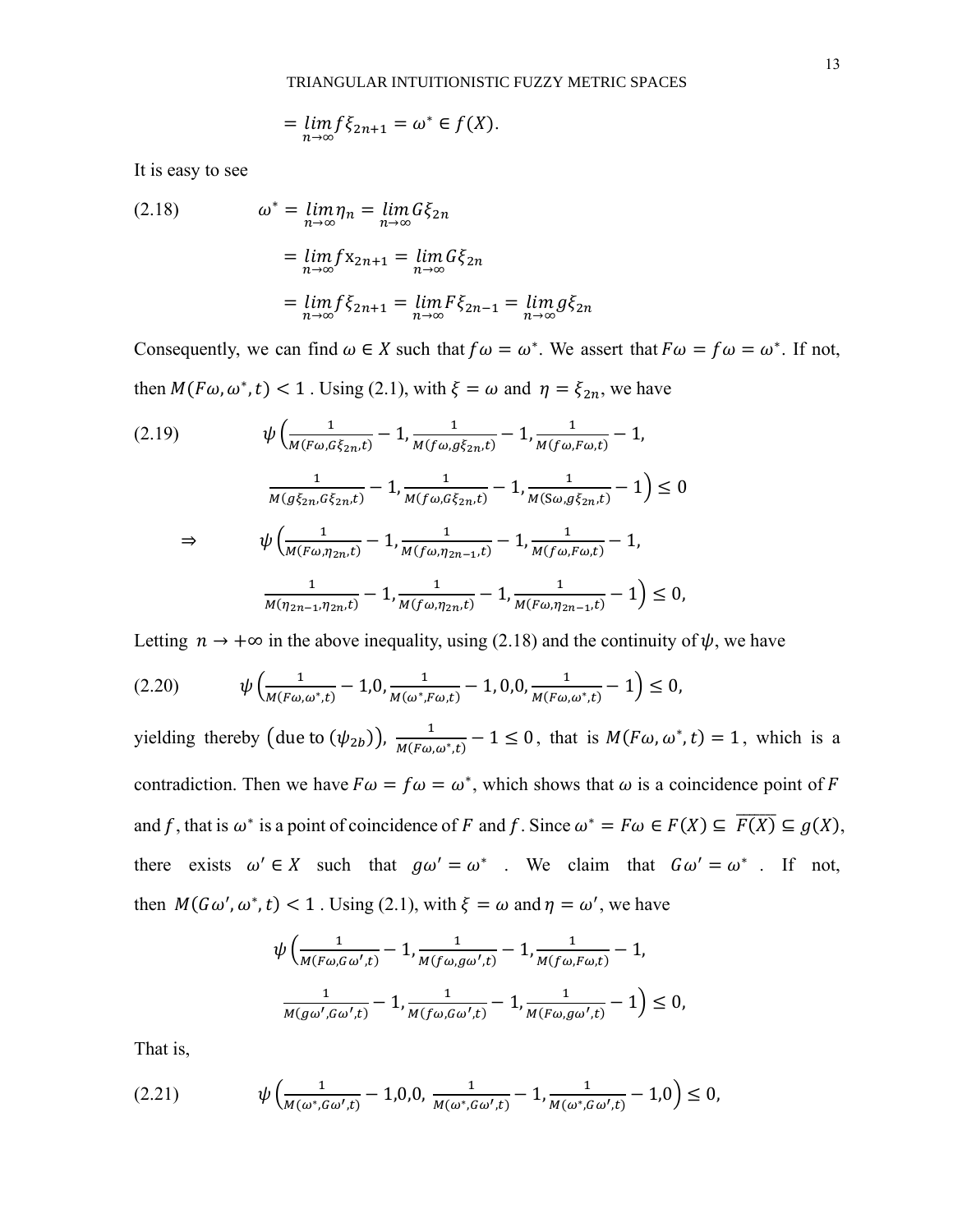yielding thereby  $(\text{due to }(\psi_{2a}))$  ,  $\frac{1}{M(\omega^*)^2}$  $\frac{1}{M(\omega^*, G\omega',t)} - 1 \leq 0$ , then  $M(\omega^*, G\omega',t) = 1$ . Thus, our supposition that  $M(G\omega', \omega^*, t) < 1$  was wrong. Therefore  $G\omega' = g\omega' = \omega^*$ , which shows that  $\omega'$  is a coincidence point of G and g, that is  $\omega^*$  is a point of coincidence of G and g. Now, suppose that  $\omega_*$  is another point of coincidence of F and f, that is  $\omega_* = F\overline{\omega} = f\overline{\omega}$  for some  $\overline{\omega} \in X$ . Using (2.1), we have

$$
(2.22) \t\t \psi \frac{1}{M(F\bar{\omega}, G\omega', t)} - 1, \frac{1}{M(f\bar{\omega}, g\omega', t)} - 1, \frac{1}{M(f\bar{\omega}, F\bar{\omega}, t)} - 1,
$$
  

$$
\frac{1}{M(g\omega', G\omega', t)} - 1, \frac{1}{M(f\bar{\omega}, G\omega', t)} - 1, \frac{1}{M(F\bar{\omega}, g\omega', t)} - 1) \le 0,
$$

This implies that

$$
\psi\left(\frac{1}{M(\omega_*,\omega^*,t)}-1,\frac{1}{M(\omega_*,\omega^*,t)}-1,\frac{1}{M(\omega_*,\omega_*,t)}-1,\right)
$$

$$
\frac{1}{M(\omega^*,\omega^*,t)}-1,\frac{1}{M(\omega_*,\omega^*,t)}-1,\frac{1}{M(\omega_*,\omega^*,t)}-1\right)\leq 0
$$

That is,

(2.23) 
$$
\psi \left( \frac{1}{M(\omega_*, \omega^*, t)} - 1, \frac{1}{M(\omega_*, \omega^*, t)} - 1, 0, \right)
$$

$$
0, \frac{1}{M(\omega_*, \omega^*, t)} - 1, \frac{1}{M(\omega_*, \omega^*, t)} - 1 \right) \le 0,
$$

Due to  $(\psi_3)$ , we get a contradiction, if  $\omega_* \neq \omega^*$ . Hence point of coincidence of F and f is unique. Now, suppose that  $\omega_1^*$  is another point of coincidence of g and G, that is  $\omega_1^* = G \omega_1 =$  $g\omega_1$  for some  $\omega_1 \in X$ . Using (2.1), we have

$$
\psi \left( \frac{1}{M(F\omega, G\omega_1, t)} - 1, \frac{1}{M(f\omega, g\omega_1, t)} - 1, \frac{1}{M(f\omega, F\omega, t)} - 1, \frac{1}{M(g\omega_1, G\omega_1, t)} - 1, \frac{1}{M(f\omega, G\omega_1, t)} - 1, \frac{1}{M(F\omega, g\omega_1, t)} - 1 \right) \le 0,
$$

Thus,

$$
\psi \left( \frac{1}{M(\omega^*, \omega_1^*, t)} - 1, \frac{1}{M(\omega^*, \omega_1^*, t)} - 1, \frac{1}{M(\omega^*, \omega^*, t)} - 1, \frac{1}{M(\omega^*, \omega_1^*, t)} - 1, \frac{1}{M(\omega^*, \omega_1^*, t)} - 1, \frac{1}{M(\omega^*, \omega_1^*, t)} - 1 \right) \le 0,
$$

That is,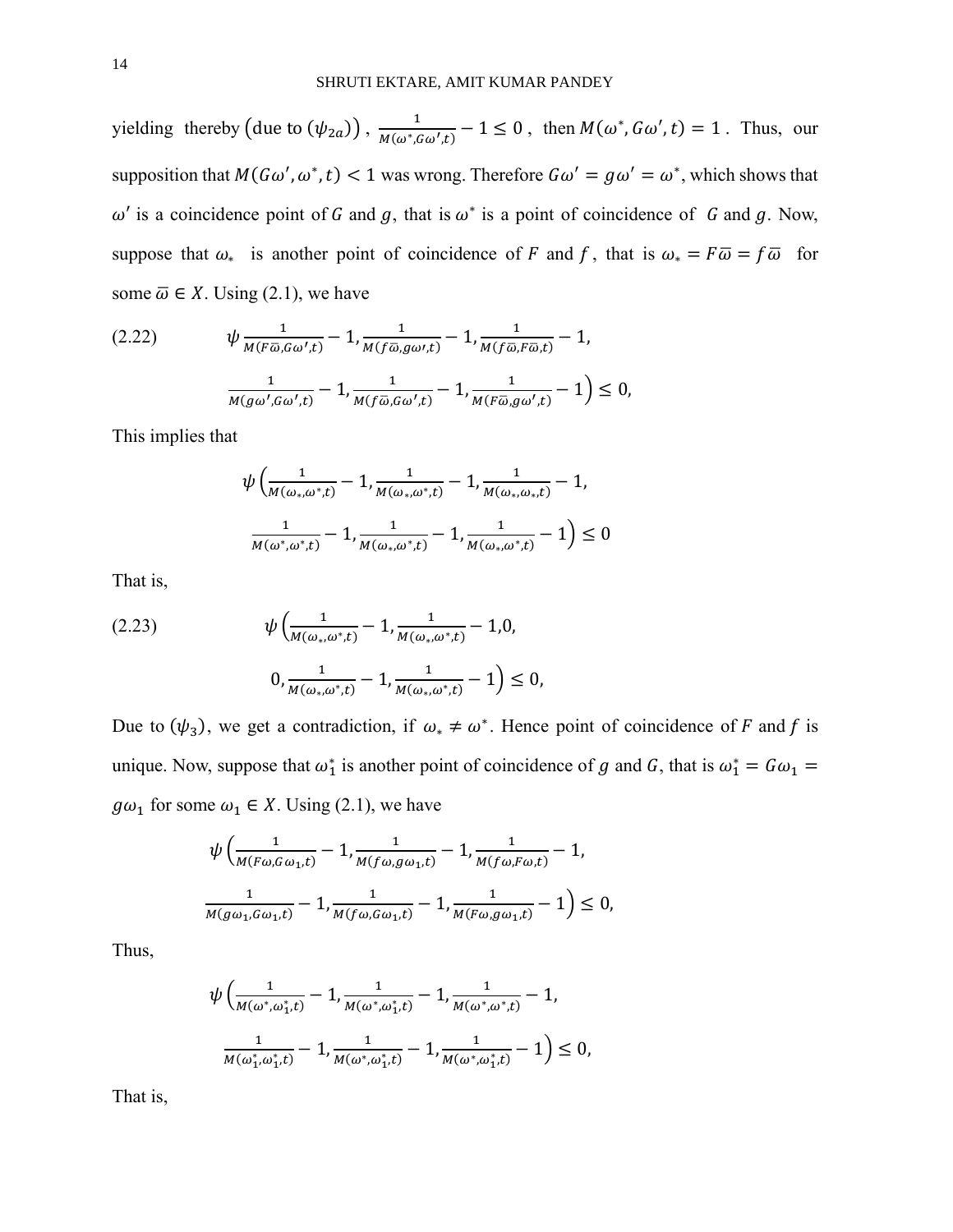$$
(2.24) \t\t \psi \left(\frac{1}{M(\omega^*, \omega_1^*, t)} - 1, \frac{1}{M(\omega^*, \omega_1^*, t)} - 1, 0, 0, \frac{1}{M(\omega^*, \omega_1^*, t)} - 1, \frac{1}{M(\omega^*, \omega_1^*, t)} - 1\right) \le 0,
$$

which contradicts  $(\psi_3)$ , if  $\omega_* \neq \omega^*$ . Hence point of coincidence of G and g is unique. Then, we proved that  $\omega^*$  is the unique point of coincidence of  $(F, f)$  and  $(G, g)$ . Now, if  $(F, f)$  and  $(G, g)$  are weakly compatible, from  $F\omega = f\omega = \omega^*$  and  $G\omega' = g\omega' = \omega^*$ , we have  $F\omega^* =$  $F(f\omega) = f(F\omega) = f\omega^*$  and  $G\omega^* = G(g\omega') = g(G\omega') = g\omega^*$ . Now, we prove that  $F\omega^* =$  $f\omega^* = G\omega^* = g\omega^*$ . If not, then  $F\omega^* \neq G\omega^*$  and from (2.1), we have

$$
\psi \left( \frac{1}{M(F\omega^*, G\omega^*, t)} - 1, \frac{1}{M(f\omega^*, g\omega^*, t)} - 1, \frac{1}{M(f\omega^*, F\omega^*, t)} - 1, \frac{1}{M(g\omega^*, G\omega^*, t)} - 1, \frac{1}{M(f\omega^*, G\omega^*, t)} - 1, \frac{1}{M(F\omega^*, g\omega^*, t)} - 1 \right) \le 0,
$$

That is,

$$
(2.25) \qquad \psi\left(\frac{1}{M(F\omega^*, G\omega^*, t)} - 1, \frac{1}{M(F\omega^*, G\omega^*, t)} - 1, 0, 0, \frac{1}{M(F\omega^*, G\omega^*, t)} - 1, \frac{1}{M(F\omega^*, G\omega^*, t)} - 1\right) \le 0
$$

By property  $(\psi_3)$ , we deduce that  $\frac{1}{M(F\omega^*, G\omega^*, t)} - 1 \le 0$  that is  $M(F\omega^*, G\omega^*, t) = 1$  and then our assumption that  $F\omega^* \neq G\omega^*$  was wrong. Hence  $F\omega^* = f\omega^* = G\omega^* = g\omega^*$ . Finally, we show that  $F\omega^* = f\omega^* = G\omega^* = g\omega^* = \omega^*$ . Again, from (2.1) and using  $F\omega^* = f\omega^* =$  $G\omega^* = g\omega^*$ , we obtain that

$$
\psi \left( \frac{1}{M(F\omega, G\omega^*, t)} - 1, \frac{1}{M(f\omega, g\omega^*, t)} - 1, \frac{1}{M(f\omega, F\omega, t)} - 1, \frac{1}{M(g\omega^*, G\omega^*, t)} - 1, \frac{1}{M(f\omega, G\omega^*, t)} - 1, \frac{1}{M(F\omega, g\omega^*, t)} - 1 \right) \le 0,
$$

That is,

$$
(2.26) \qquad \psi\left(\frac{1}{M(\omega^*, G\omega^*, t)} - 1, \frac{1}{M(\omega^*, G\omega^*, t)} - 1, 0, 0, \frac{1}{M(\omega^*, G\omega^*, t)} - 1, \frac{1}{M(\omega^*, G\omega^*, t)} - 1\right) \le 0,
$$

yielding thereby (due to  $(\psi_3)$ ),  $\frac{1}{M(\omega^*)}$  $\frac{1}{M(\omega^*, G\omega^*,t)} - 1 \leq 0$  and so  $M(\omega^*, G\omega^*,t) = 1$ , a contradiction if  $\omega^* \neq \omega^*$ . Hence  $F\omega^* = f\omega^* = \omega^* = g\omega^* = \omega^*$ . Then  $\omega^*$  is the unique common fixedpoint of F, f, g and G. The proof for the case in which  $\overline{F(X)}$  is complete is similar and is therefore omitted. This completes the proof.

For mapping  $G: X \to X$ , we denote  $\mathcal{F}(G) = \{ \xi \in X : \xi = G \xi \}.$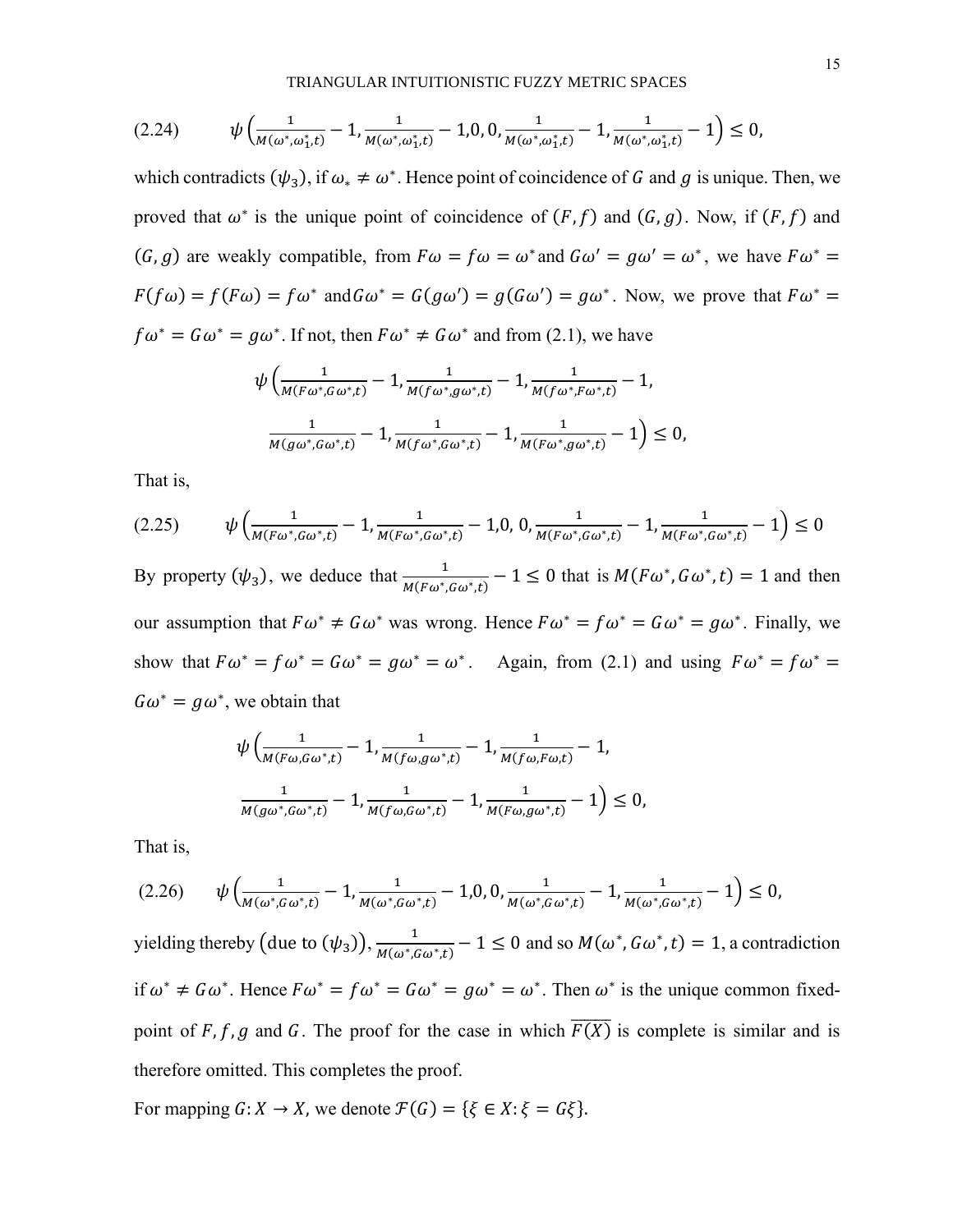**Theorem: 2.2** Let  $F$ ,  $G$ ,  $f$  and  $g$  be four self-maps of a triangular intuitionistic fuzzy metric space satisfying the conditions (2.1) for all  $\xi, \eta \in X$  and  $t > 0$ , then

(2.27) 
$$
\mathcal{F}(F) \cap \mathcal{F}(f) \cap \mathcal{F}(g) = \mathcal{F}(G) \cap \mathcal{F}(f) \cap \mathcal{F}(g)
$$

**Proof:** Let  $\omega^* \in \mathcal{F}(F) \cap \mathcal{F}(f) \cap \mathcal{F}(g)$ . Then using (2.1), we have

$$
\psi \left( \frac{1}{M(F\omega^*, G\omega^*, t)} - 1, \frac{1}{M(I\omega^*, g\omega^*, t)} - 1, \frac{1}{M(f\omega^*, F\omega^*, t)} - 1, \frac{1}{M(g\omega^*, G\omega^*, t)} - 1, \frac{1}{M(f\omega^*, G\omega^*, t)} - 1, \frac{1}{M(F\omega^*, g\omega^*, t)} - 1 \right) \le 0,
$$

That is,

$$
\psi\left(\frac{1}{M(\omega^*, G\omega^*, t)} - 1, 0, 0, \frac{1}{M(\omega^*, G\omega^*, t)} - 1, \frac{1}{M(\omega^*, G\omega^*, t)} - 1, 0\right) \leq 0,
$$

By property  $(\psi_{2a})$ , we deduce that

$$
\frac{1}{M(\omega^*, G\omega^*, t)} - 1 \leq 0
$$

and so  $M(\omega^*, G\omega^*, t) = 1$ , a contradiction if  $M(\omega^*, G\omega^*, t) < 1$ . This means that  $\omega^* \in$  $\mathcal{F}(G) \cap \mathcal{F}(f) \cap \mathcal{F}(g)$ . Thus,

$$
\mathcal{F}(F) \cap \mathcal{F}(f) \cap \mathcal{F}(J) \subset \mathcal{F}(G) \cap \mathcal{F}(f) \cap \mathcal{F}(g).
$$

Similarly, we can show that

$$
\mathcal{F}(G) \cap \mathcal{F}(f) \cap \mathcal{F}(g) \subset \mathcal{F}(F) \cap \mathcal{F}(f) \cap \mathcal{F}(g).
$$

Thus, it follows that

$$
\mathcal{F}(G) \cap \mathcal{F}(f) \cap \mathcal{F}(g) = \mathcal{F}(F) \cap \mathcal{F}(f) \cap \mathcal{F}(g).
$$

From Theorem 2.1, we can deduce a host of corollaries which are embodied in the following:

**Corollary 2.3** The conclusions of Theorem 2.1 remain true if for all  $\xi, \eta \in X$ ;  $(\xi \neq \eta)$  and  $t >$ 0, the implicit relation (2.1) is replaced by one of the following:

$$
(2.28) \qquad \frac{1}{M(F\xi, G\eta, t)} - 1 \le k \, ma\xi \left\{ \frac{1}{M(f\xi, g\eta, t)} - 1, \frac{1}{M(f\xi, F\xi, t)} - 1, \frac{1}{M(g\eta, G\eta, t)} - 1, \frac{1}{M(g\eta, G\eta, t)} - 1 \right\}
$$
\n
$$
\frac{1}{2} \left[ \left( \frac{1}{M(f\xi, G\eta, t)} - 1 \right) + \left( \frac{1}{M(F\xi, g\eta, t)} - 1 \right) \right]
$$

where  $k \in (0,1)$ .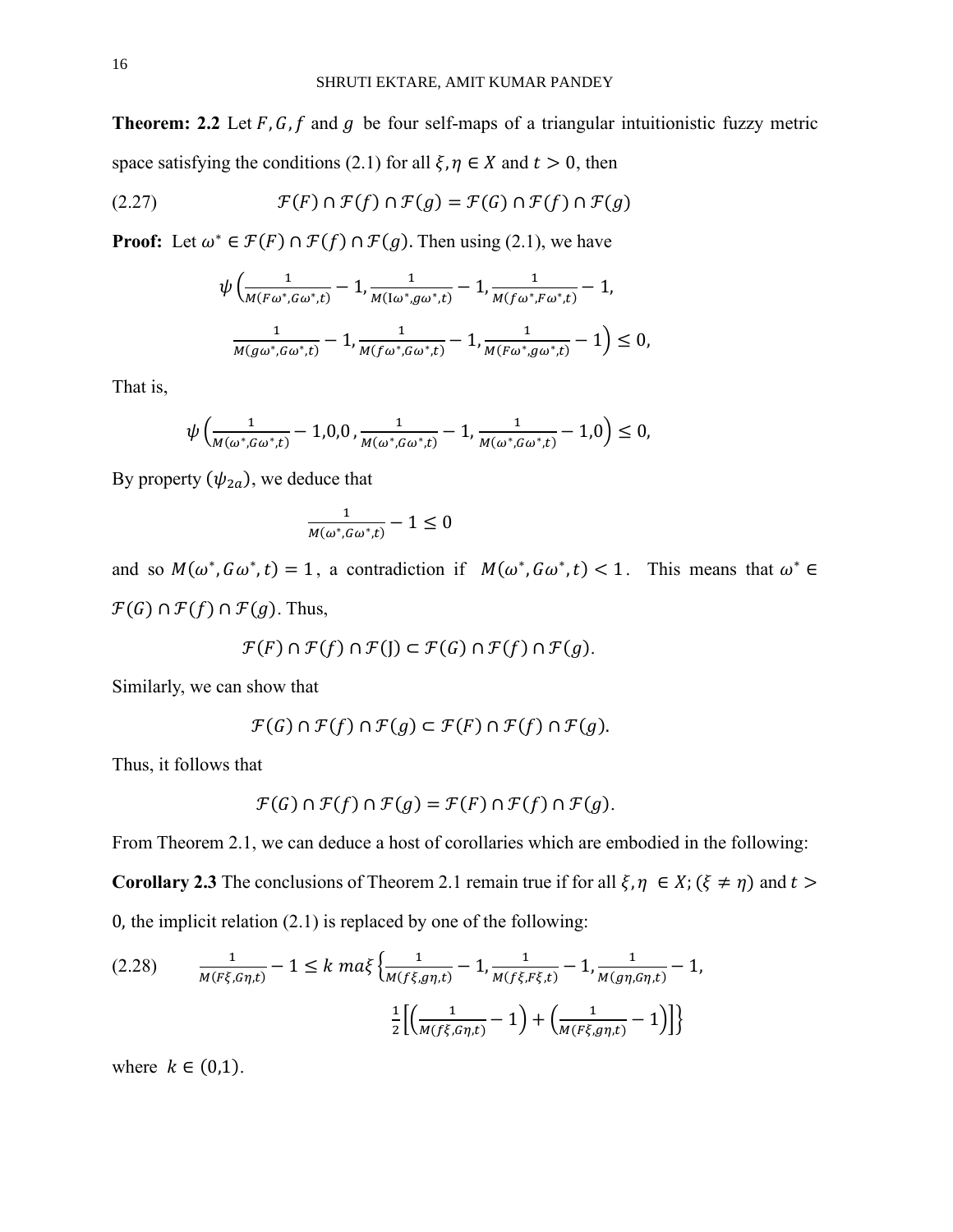$$
(2.29) \qquad \frac{1}{M(F\xi, G\eta, t)} - 1 \le k \, ma\xi \left\{ \frac{1}{M(f\xi, g\eta, t)} - 1, \frac{1}{M(f\xi, F\xi, t)} - 1, \frac{1}{M(g\eta, G\eta, t)} - 1 \right\}
$$
\n
$$
\frac{1}{2} \left( \frac{1}{M(f\xi, G\eta, t)} - 1 \right), \frac{1}{2} \left( \frac{1}{M(F\xi, g\eta, t)} - 1 \right) \right\}
$$

where  $k \in (0,1)$ .

$$
(2.30) \qquad \frac{1}{M(F\xi, G\eta, t)} - 1 \le k \, ma\xi \left\{ \frac{1}{M(f\xi, g\eta, t)} - 1, \frac{1}{2} \left[ \left( \frac{1}{M(f\xi, F\xi, t)} - 1 \right) + \left( \frac{1}{M(g\eta, G\eta, t)} - 1 \right) \right] \right\}
$$
\n
$$
\frac{1}{2} \left[ \left( \frac{1}{M(f\xi, G\eta, t)} - 1 \right) + \left( \frac{1}{M(F\xi, g\eta, t)} - 1 \right) \right],
$$

where  $k \in (0,1)$ 

(2.31) 
$$
\frac{1}{M(F\xi, G\eta, t)} - 1 \le a \left( \frac{1}{M(I\xi, g\eta, t)} - 1 \right) + b \left( \frac{1}{M(f\xi, F\xi, t)} - 1 \right) + c \left( \frac{1}{M(g\eta, G\eta, t)} - 1 \right) + d \left( \frac{1}{M(f\xi, G\eta, t)} - 1 \right) + e \left( \frac{1}{M(F\xi, g\eta, t)} - 1 \right)
$$

where  $a + b + c + d + e < 1$ ,  $d, e \ge 0$ .

$$
(2.32) \qquad \frac{1}{M(F\xi, G\eta, t)} - 1 \le \frac{k}{2} \, ma\xi \left\{ \frac{1}{M(f\xi, g\eta, t)} - 1, \frac{1}{M(f\xi, F\xi, t)} - 1, \frac{1}{M(g\eta, G\eta, t)} - 1, \frac{1}{M(f\xi, G\eta, t)} - 1, \frac{1}{M(f\xi, G\eta, t)} - 1, \frac{1}{M(f\xi, G\eta, t)} - 1 \right\}
$$

where  $k \in (0,1)$ .

$$
(2.33) \qquad \frac{1}{M(F\xi, G\eta, t)} - 1 \le a \left( \frac{1}{M(f\xi, g\eta, t)} - 1 \right) + b \left( \frac{1}{M(f\xi, F\xi, t)} - 1 \right) + c \left( \frac{1}{M(g\eta, G\eta, t)} - 1 \right) + d \left[ \left( \frac{1}{M(f\xi, G\eta, t)} - 1 \right) + \left( \frac{1}{M(F\xi, g\eta, t)} - 1 \right) \right]
$$

where  $a + b + c + 2d < 1, d \ge 0$ .

$$
(2.34) \qquad \frac{1}{M(F\xi, G\eta, t)} - 1 \le \phi \left( ma\xi \left\{ \frac{1}{M(f\xi, g\eta, t)} - 1, \frac{1}{M(f\xi, F\xi, t)} - 1, \frac{1}{M(f\xi, F\xi, t)} - 1, \frac{1}{2} \left[ \left( \frac{1}{M(f\xi, G\eta, t)} - 1 \right) + \left( \frac{1}{M(F\xi, g\eta, t)} - 1 \right) \right] \right\} \right)
$$

where  $\phi: \mathbb{R}^+ \to \mathbb{R}^+$  is an increasing upper semi-continuous function with  $\phi(0) = 0$  and  $\phi(v) < v$  for each  $v > 0$ .

$$
(2.35) \qquad \frac{1}{M(F\xi, G\eta, t)} - 1 \le \phi \left( \frac{1}{M(f\xi, g\eta, t)} - 1, \frac{1}{M(f\xi, F\xi, t)} - 1, \frac{1}{M(g\eta, G\eta, t)} - 1, \frac{1}{M(F\xi, g\eta, t)} - 1 \right)
$$
\n
$$
\frac{1}{M(f\xi, G\eta, t)} - 1, \frac{1}{M(F\xi, g\eta, t)} - 1 \right)
$$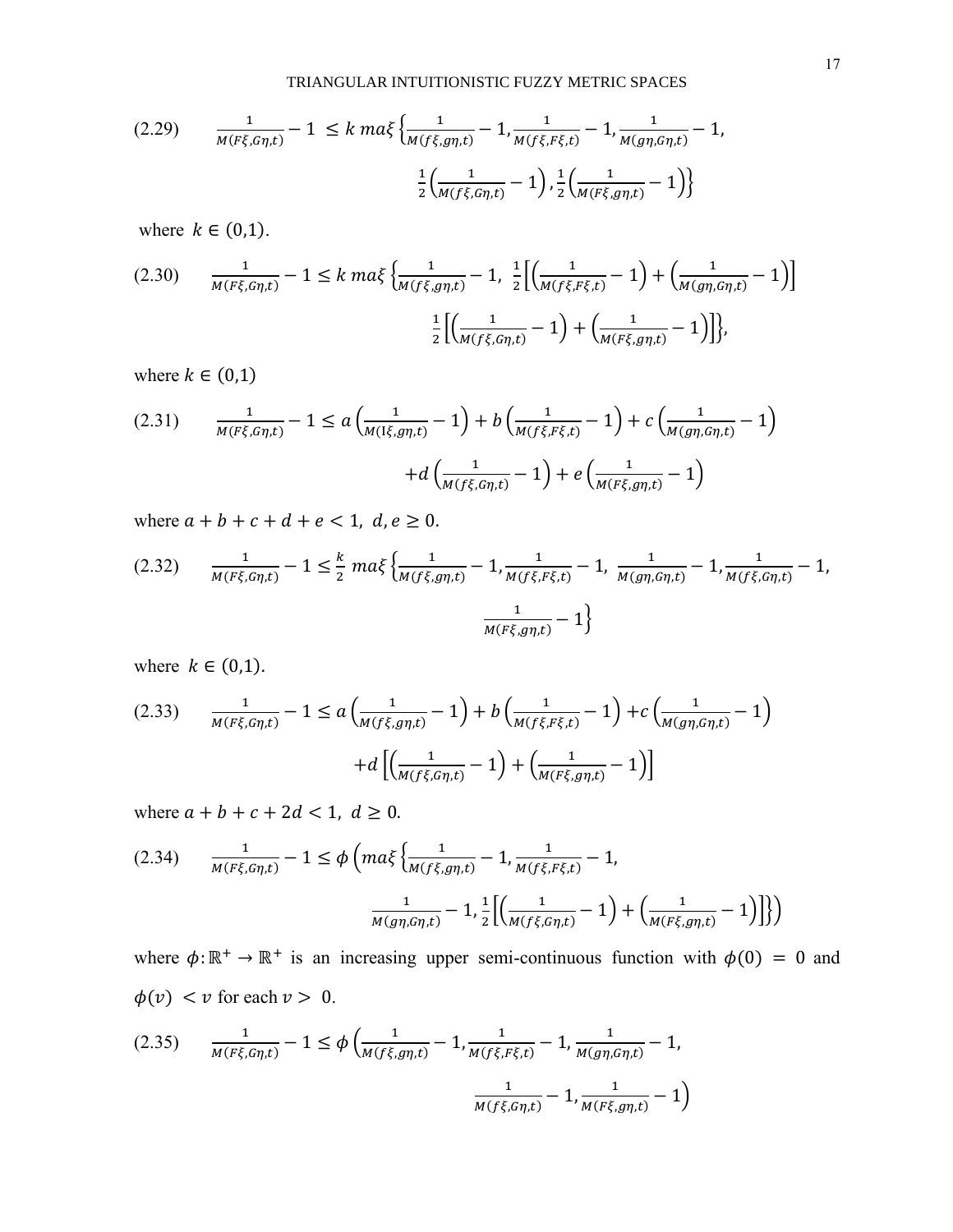where  $\phi: \mathbb{R}^+ \to \mathbb{R}^+$  is an upper semi-continuous and non-decreasing function in each coordinate variable such that with  $\phi(v, v, av, bv, cv) < v$  for each  $v > 0$  and  $a, b, c \ge 0$ with  $a + b + c \leq 3$ .

Setting  $F = G$  and  $f = g$  in Theorem 2.1, we get the following corresponding fixed-point theorem.

**Corollary 2.4** Let  $F$  and  $g$  be two self-maps of a triangular intuitionistic fuzzy metric space  $(X, M, N, * , \cdot)$  with  $\overline{F(X)} \subseteq g(X)$  and for all  $\xi, \eta \in X, t > 0$  and some  $\psi \in \Psi$ ,

(2.36) 
$$
\psi \left( \frac{1}{M(F\xi, F\eta, t)} - 1, \frac{1}{M(g\xi, g\eta, t)} - 1, \frac{1}{M(g\xi, F\xi, t)} - 1, \frac{1}{M(g\xi, F\xi, t)} - 1, \frac{1}{M(g\xi, F\eta, t)} - 1, \frac{1}{M(F\xi, g\eta, t)} - 1 \right) \leq 0,
$$

If  $\overline{F(X)}$  is a complete subspace of X, then  $(F, g)$  has a unique point of coincidence in X. Moreover, if  $(F, g)$  is weakly compatible, then  $(F, g)$  has a unique common fixed-point in X. **Remark 2.5** A corollary similar to Corollary 2.4 can be outlined in respect of Corollary 2.3 yielding thereby a host of fixed-point theorems.

Setting  $g = f_X$  (the identity mapping on X) in Corollary 2.1, we get the following corresponding fixed-point theorem.

**Corollary 2.6** Let  $F$  be a self-maps of a triangular intuitionistic fuzzy metric space  $(X, M, N, N)$ ∗,  $\circ$ ) such that for all  $\xi, \eta \in X$ ,  $t > 0$  and some  $\psi \in \Psi$ ,

(2.37) 
$$
\psi \left( \frac{1}{M(F\xi, F\eta, t)} - 1, \frac{1}{M(\xi, \eta, t)} - 1, \frac{1}{M(\xi, F\xi, t)} - 1, \frac{1}{M(\eta, F\eta, t)} - 1, \frac{1}{M(F\xi, \eta, t)} - 1, \frac{1}{M(F\xi, \eta, t)} - 1 \right) \leq 0,
$$

If  $\overline{F(X)}$  is a complete subspace of X, then S has a unique common fixed-point in X.

**Remark 2.7** A corollary similar to Corollary 2.6 can be outlined in respect of Corollary 2.3 yielding thereby a host of fixed-point theorems.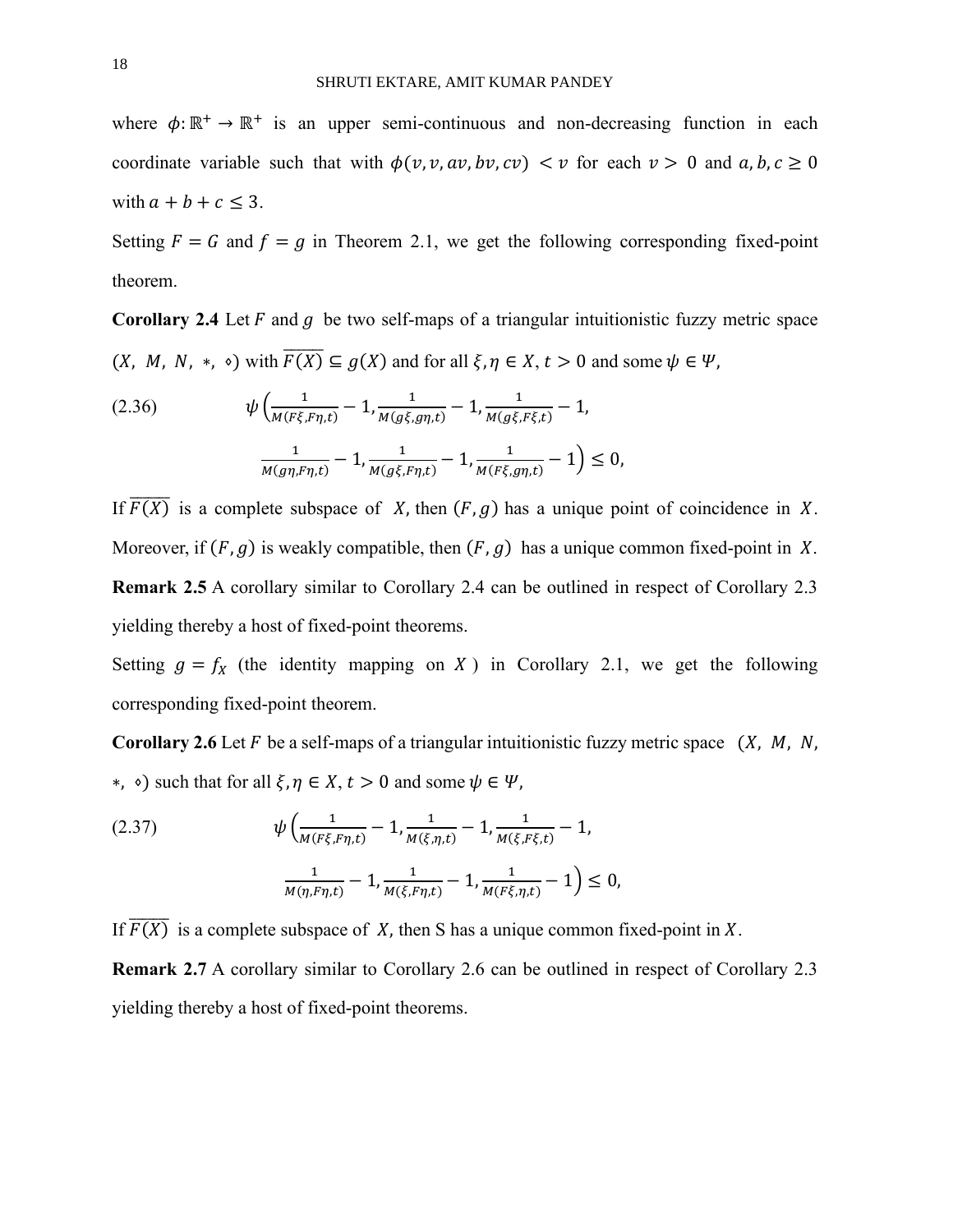#### **3. APPLICATION**

As an application of Theorem 2.1, we prove a common fixed-point theorem for four finite families of mappings which runs as follows:

**Theorem 3.1** Let  $\{F_1, F_2, \ldots, F_m\}$ ,  $\{G_1, G_2, \ldots, G_n\}$ ,  $\{f_1, f_2, \ldots, f_n\}$  and  ${g_1, g_2, \dots, g_r}$  be four finite families of self-mappings of a triangular intuitionistic fuzzy metric space  $(X, M, N, *, \circ)$  with

$$
F = \prod_{i=1}^{m} F_i, G = \prod_{j=1}^{p} G_j,
$$
  

$$
f = \prod_{k=1}^{q} f_k, g = \prod_{l=1}^{r} g_l.
$$

satisfying condition (2.1) of Theorem 2.1. Suppose that  $\overline{G(X)} \subseteq f(X)$  and  $\overline{F(X)} \subseteq g(X)$ , wherein one of  $\overline{G(X)}$  and  $\overline{F(X)}$  is a complete subspace of X, then  $(F, f)$  and  $(G, g)$  have a point of coincidence in  $X$ .

Moreover, if

$$
F_o F_r = F_r F_o, f_u f_v = f_v f_u,
$$
  

$$
G_s G_t = G_t G_s, g_e g_h = g_h g_e,
$$
  

$$
F_o f_u = f_u F_o, G_s g_e = G_s g_e
$$

for all  $o, r \in \{1, 2, \ldots, m\}, u, v \in \{1, 2, \ldots, q\}, s, t \in \{1, 2, \ldots, m\}, and e, h \in$  $\{1,2,\ldots,\ldots,r\}$ , then for all  $o \in \{1,2,\ldots,\ldots,m\}$ ,  $u \in \{1,2,\ldots,\ldots,q\}$ ,  $s \in \{1,2,\ldots,\ldots,p\}$  and  $e \in \{1, 2, \dots, r\}$ ,  $F_o$ ,  $G_s$ ,  $f_u$  and  $g_e$  have a common fixed point.

**Proof** The conclusions " $(F, f)$  and  $(G, g)$  have a point of coincidence in X" are immediate as  $F, G, f$  and g satisfy all the conditions of theorem 2.1. In view of pairwise commutativity of various pairs of the families  $(F, f)$  and  $(G, g)$ , the weak compatibility of pairs  $(F, f)$  and  $(G, g)$ are immediate. Thus all the conditions of theorem 2.1 (for mappings  $F$ ,  $G$ ,  $f$  and  $g$ ) are satisfied ensuring the existence of a unique common fixed point, say  $\omega^*$ . Now, one needs to show that  $\omega^*$  remains the fixed-point of all the component maps. For this consider

(3.1) 
$$
F(F_o\omega^*) = (\prod_{i=1}^m F_i)(F_o\omega^*)
$$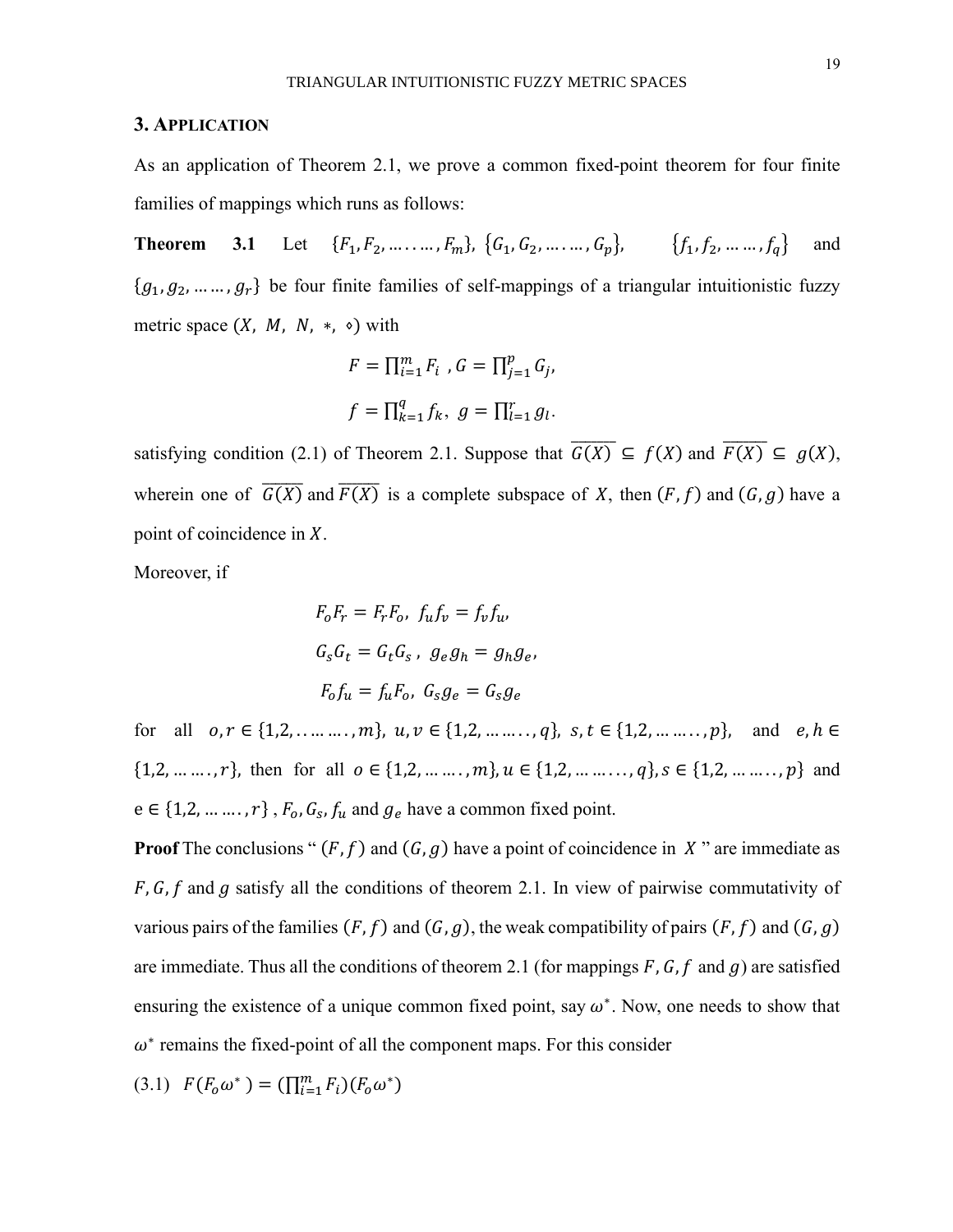$$
= (\prod_{i=1}^{m-1} F_i) (F_m F_o) \omega^*
$$
  
\n
$$
= (\prod_{i=1}^{m-1} F_i) (F_m F_o \omega^*)
$$
  
\n
$$
= (\prod_{i=1}^{m-2} F_i) (F_{m-1} F_o (F_m \omega^*))
$$
  
\n
$$
= (\prod_{i=1}^{m-2} F_i) (F_o F_{m-1} (F_m \omega^*))
$$
  
\n
$$
= \cdots \cdots \cdots \cdots \cdots
$$
  
\n
$$
= F_1 F_o (\prod_{i=2}^{m} F_i \omega^*)
$$
  
\n
$$
= F_o F_1 (\prod_{i=1}^{m} F_i \omega^*)
$$
  
\n
$$
= F_o (\prod_{i=1}^{m} F_i \omega^*)
$$
  
\n
$$
= F_o (F \omega^*) = F_o \omega^*
$$

Similarly, one can show that,

(3.2) 
$$
F(f_u \omega^*) = f_u(F\omega^*) = f_u \omega^*,
$$

$$
f(f_u \omega^*) = f_u(f\omega^*) = f_u \omega^*,
$$

$$
f(F_o \omega^*) = F_o(f\omega^*) = F_o \omega^*,
$$

$$
G(G_s \omega^*) = G_s(G\omega^*) = G_s \omega^*,
$$

$$
G(g_e \omega^*) = g_e(G\omega^*) = g_e \omega^*,
$$

$$
g(g_e \omega^*) = g_e(g\omega^*) = g_e \omega^*,
$$

$$
G(g_e \omega^*) = g_e(G\omega^*) = g_e \omega^*.
$$

which show that (for all  $o \in \{1,2,3,\ldots,m\}$ ,  $u \in \{1,2,\ldots,m\}$ ,  $s \in \{1,2,\ldots,m\}$  and  $e \in$ {1,2, ......, r})  $F_0 \omega^*$  and  $f_u \omega^*$  are other fixed points of the pair  $(F, f)$  whereas  $G_s \omega^*$  and  $g_e \omega^*$ are other fixed points of the pair  $(G, g)$ .

Now in view of uniqueness of the fixed-point F, G, f and g (for all  $o \in \{1, 2, ..., m\}$ ,  $u \in$  $\{1,2,\ldots,q\}, s \in \{1,2,\ldots,p\}$  and  $e \in \{1,2,\ldots,r\}$ , one can write  $F_0\omega^* = f_u\omega^* = G_s\omega^* =$  $g_e\omega^*=\omega^*.$ 

This means that the point  $\omega^*$  is a common fixed-point of  $F_o$ ,  $f_u$ ,  $G_s$  and  $g_e$ , for all  $o \in$  $\{1,2,\ldots,m\}, u \in \{1,2,\ldots,q\}, s \in \{1,2,\ldots,p\}$  and  $e \in \{1,2,\ldots,n\}$ . By setting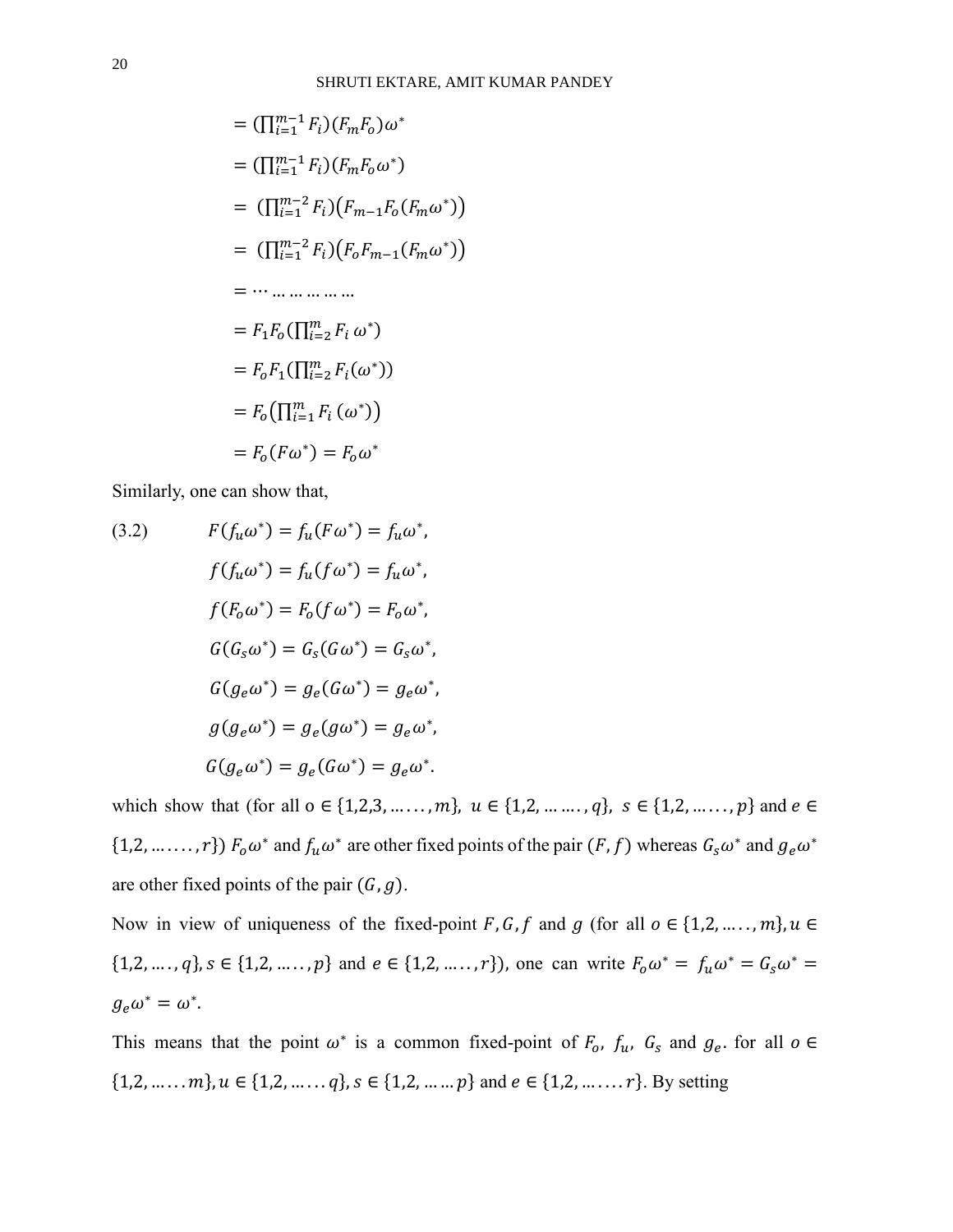(3.3) 
$$
F_1 = F_2 = \dots = F_m = F,
$$

$$
G_1 = G_2 = \dots = G_p = G,
$$

$$
f_1 = f_2 = \dots = f_q = f,
$$

$$
g_1 = g_2 = \dots = g_r = g.
$$

One deduces the following corollary for various iterates of  $F$ ,  $G$ ,  $f$  and  $g$ , which can also be viewed as partial generalization of theorem 2.1.

**Corollary: 3.2** Let  $(F, f)$  and  $(G, g)$  be two commuting pairs of self-mappings of a triangular intuitionistic fuzzy metric space  $(X, M, N, * , \circ)$  with  $\overline{G^p(X)} \subseteq f^q(X)$  and  $\overline{F^m(X)} \subseteq g^r(X)$ and for all  $\xi, \eta \in X, t > 0$  and some  $\psi \in \Psi$ ,

(3.4) 
$$
\psi \left( \frac{1}{M(F^m \xi, G^p \eta, t)} - 1, \frac{1}{M(f^q \xi, g^r \eta, t)} - 1, \frac{1}{M(f^q \xi, F^m \xi, t)} - 1, \frac{1}{M(g^r \eta, G^p \eta, t)} - 1, \frac{1}{M(f^q \xi, G^p \eta, t)} - 1, \frac{1}{M(F^m \xi, g^r \eta, t)} - 1 \right) \leq 0,
$$

If one of  $\overline{G^p(X)}$  and  $\overline{F^m(X)}$  is a complete subspace of X, then  $(F, f)$  and  $(G, g)$  have a unique point of coincidence in X. Moreover, if  $(F, f)$  and  $(G, g)$  are weakly compatible, then F, G, f and  $g$  have a unique common fixed-point in  $X$ .

**Theorem 3.3** Let  $\{F_1, F_2, \ldots, F_m\}$  and  $\{g_1, g_2, \ldots, g_r\}$  be two finite families of selfmappings of a triangular intuitionistic fuzzy metric space  $(X, M, N, *, \circ)$  with  $F =$  $\prod_{i=1}^{m} F_i$ ,  $g = \prod_{j=1}^{r} g_j$  satisfying condition (2.36) of Corollary 2.4. Suppose that  $\overline{F(X)} \subseteq g(X)$ , wherein  $\overline{F(X)}$  is a complete subspace of X, then  $(F, g)$  have a unique point of coincidence.

Moreover, if  $F_p F_q = F_q F_p$ ,  $g_k g_l = J_l g_k$  and  $F_l g_k = g_k F_l$  for all  $p, q \in \{1, 2, \dots, m\}$ and  $k, l \in \{1, 2, ..., r\}$ , then  $(p \in \{1, 2, ..., m\}$  and  $k \in \{1, 2, ..., p\})$   $F_p$  and  $g_k$  have a common fixed-point in  $X$ .

**Proof:** The conclusion " $(F, g)$  has a point of coincidence" is immediate as F and g satisfies all the conditions of Corollary 2.4. Now appealing to component wise commutativity of various pairs, one can immediately assert that  $Fg = gF$  and hence, obviously the pair  $(F, g)$  is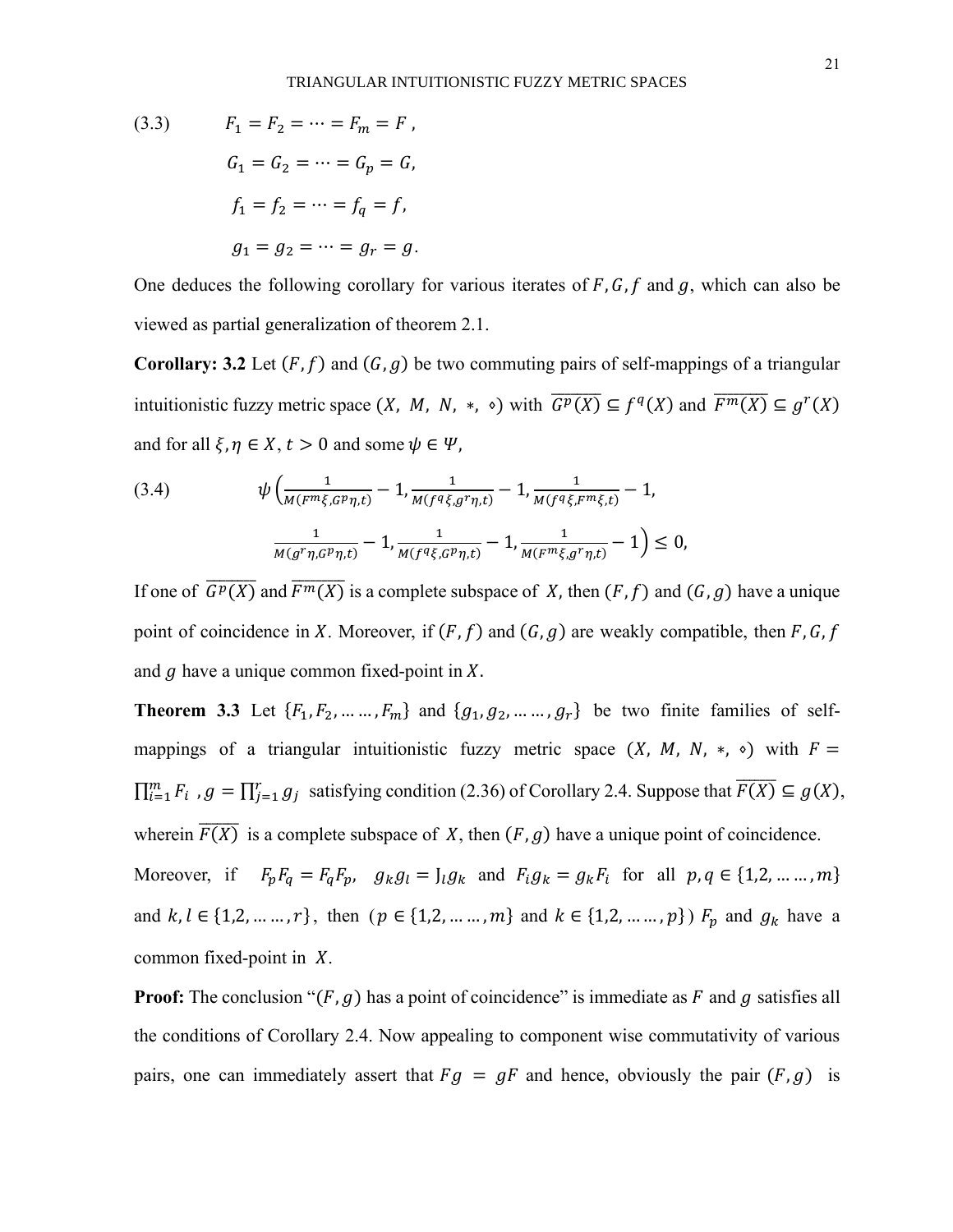weakly compatible. Note that all the conditions  $(2.36)$  of Corollary 2.4 (for mappings F and g) are satisfied ensuring the existence of unique common fixed point, say  $\omega^*$ . Now one need to show that  $\omega^*$  remains the fixed-point of all the component mappings. For this consider

$$
F(F_p \omega^*) = (\prod_{i=1}^m F_i)(F_p \omega^*)
$$
  
\n
$$
= (\prod_{i=1}^{m-1} F_i)(F_m F_p) \omega^*
$$
  
\n
$$
= (\prod_{i=1}^{m-1} F_i)(F_m F_p \omega^*)
$$
  
\n
$$
= (\prod_{i=1}^{m-2} F_i)(F_{m-1} F_p (F_m \omega^*))
$$
  
\n
$$
= (\prod_{i=1}^{m-2} F_i)(F_p F_{m-1} (F_m \omega^*))
$$
  
\n
$$
= \cdots \cdots \cdots \cdots \cdots
$$
  
\n
$$
= F_1 F_p (\prod_{i=2}^m F_i \omega^*)
$$
  
\n
$$
= F_p F_1 (\prod_{i=1}^m F_i \omega^*)
$$
  
\n
$$
= F_p (F \omega^*) = F_p \omega^*
$$

Similarly, one can show that,

(2.43) 
$$
F(g_k \omega^*) = g_k(F\omega^*) = g_k \omega^*,
$$

$$
g(g_k \omega^*) = g_k(g\omega^*) = g_k \omega^*,
$$

$$
g(F_p \omega^*) = F_p(g\omega^*) = g_p \omega^*,
$$

which show that (for all  $p \in \{1, 2, ..., m\}$ ,  $k \in \{1, 2, ..., r\}$ )  $F_p \omega^*$  and  $g_k \omega^*$  are other fixed points of the pair  $(F, g)$ .

Now in view of uniqueness of the fixed-point F, G, f and g (for all  $p \in \{1, 2, ..., m\}$ ,  $k \in$ {1,2, ... ..., r}), one can write  $F_p \omega^* = g_k \omega^* = \omega^*$ .

This means that the point  $\omega^*$  is a common fixed-point of  $F_p$  and  $g_k$  for all  $p \in \{1,2,\ldots,m\}$ ,  $k \in \{1,2,\ldots,r\}$ . By setting (2.44)  $F_1 = F_2 = \dots = F_m = F$ ,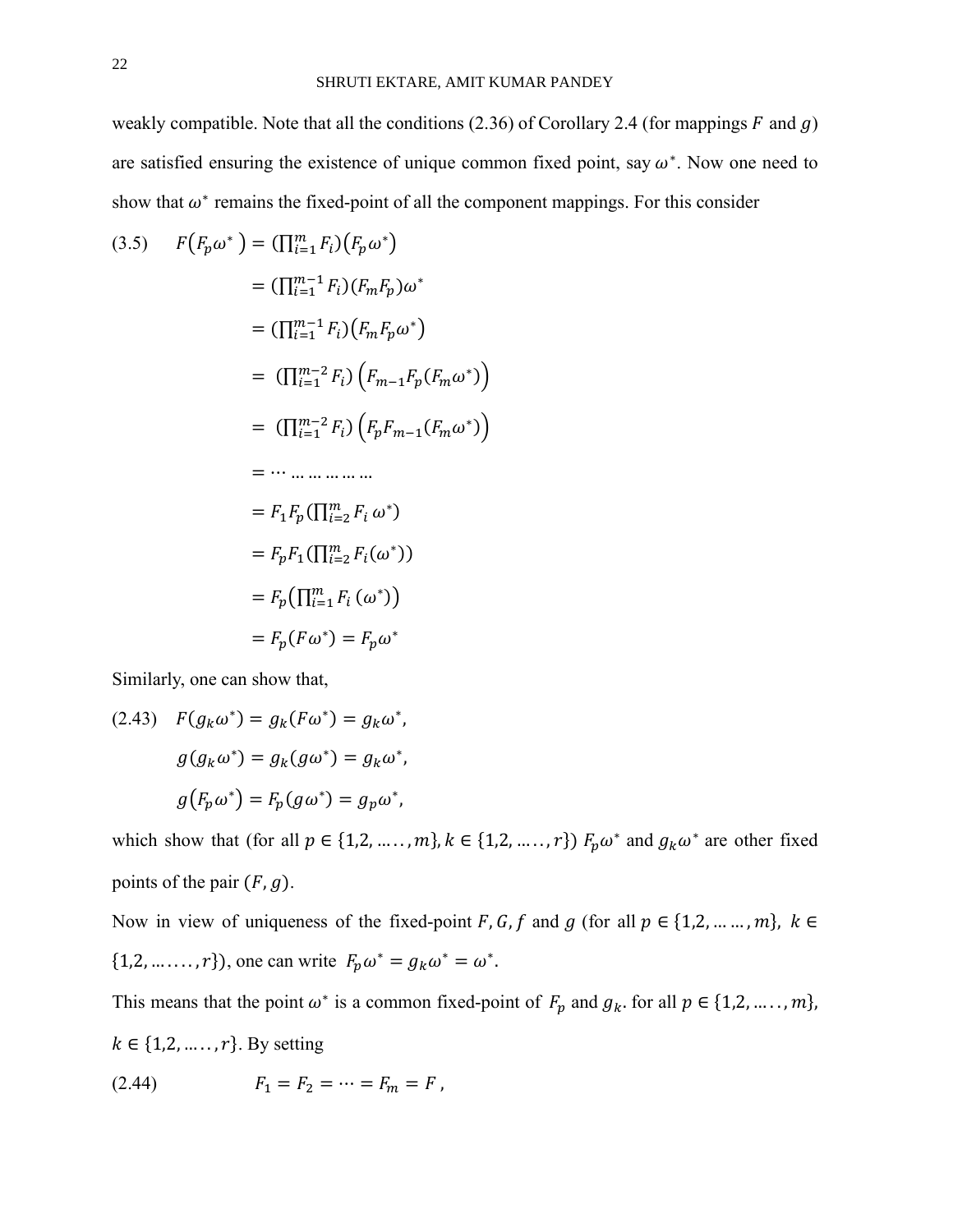$$
g_1=g_2=\cdots=g_r=g.
$$

One deduces the following corollary for various iterates of  $F$  and  $g$ , which can also be viewed as partial generalization of Corollary 2.1.

**Corollary: 3.4** Let  $(F, g)$  be two commuting pairs of self-mappings of a triangular intuitionistic fuzzy metric space  $(X, M, N, * , \circ)$  with  $\overline{F^m(X)} \subseteq g^r(X)$  and for all  $\xi, \eta \in X, t > 0$  and some  $\psi \in \Psi$ ,

$$
(2.45) \qquad \psi\left(\frac{1}{M(F^m\xi, F^m\eta, t)} - 1, \frac{1}{M(g^r\xi, g^r\eta, t)} - 1, \frac{1}{M(g^r\xi, F^m\xi, t)} - 1, \frac{1}{M(g^r\xi, F^m\eta, t)} - 1, \frac{1}{M(g^r\xi, F^m\eta, t)} - 1, \frac{1}{M(F^m\xi, g^r\eta, t)} - 1\right) \le 0,
$$

Assume that  $\overline{F^m(X)}$  is a complete subspace of X, then  $(F, g)$  has a unique point of coincidence in X. Moreover, if  $(F, g)$  is weakly compatible, then  $(F, g)$  has a unique common fixed-point in  $X$ .

## **4. EXAMPLE**

Now we furnish an example to demonstrate the validity of the hypotheses of generality of our result.

**Example 4.1** Let  $X = \{0,1,3,4\}$  be a set with usual metric. Define intuitionistic fuzzy metric by

$$
M(\xi, \eta, t) = \frac{1}{1 + |\xi - \eta|}, \quad N(\xi, \eta, t) = \frac{|\xi - \eta|}{1 + |\xi - \eta|},
$$

where

$$
a * b = min\{a, b\}
$$
 and  $a * b = ma\xi\{a, b\}.$ 

Also define the mappings  $F$ ,  $G$ ,  $f$ ,  $g$ :  $X \rightarrow X$  by

$$
F\xi = 1, \ \forall \ \xi \in X,
$$
  

$$
G\xi = \begin{cases} 0, & \xi \in \{3\} \\ 1, & \xi \in \{0,1,2\}. \end{cases}
$$

and  $f\xi = g\xi = \xi, \forall \xi \in X$ 

that is,  $f = g = f_X$  (the identity mapping on X). We can see that the mappings  $(F, f)$  and  $(G, J)$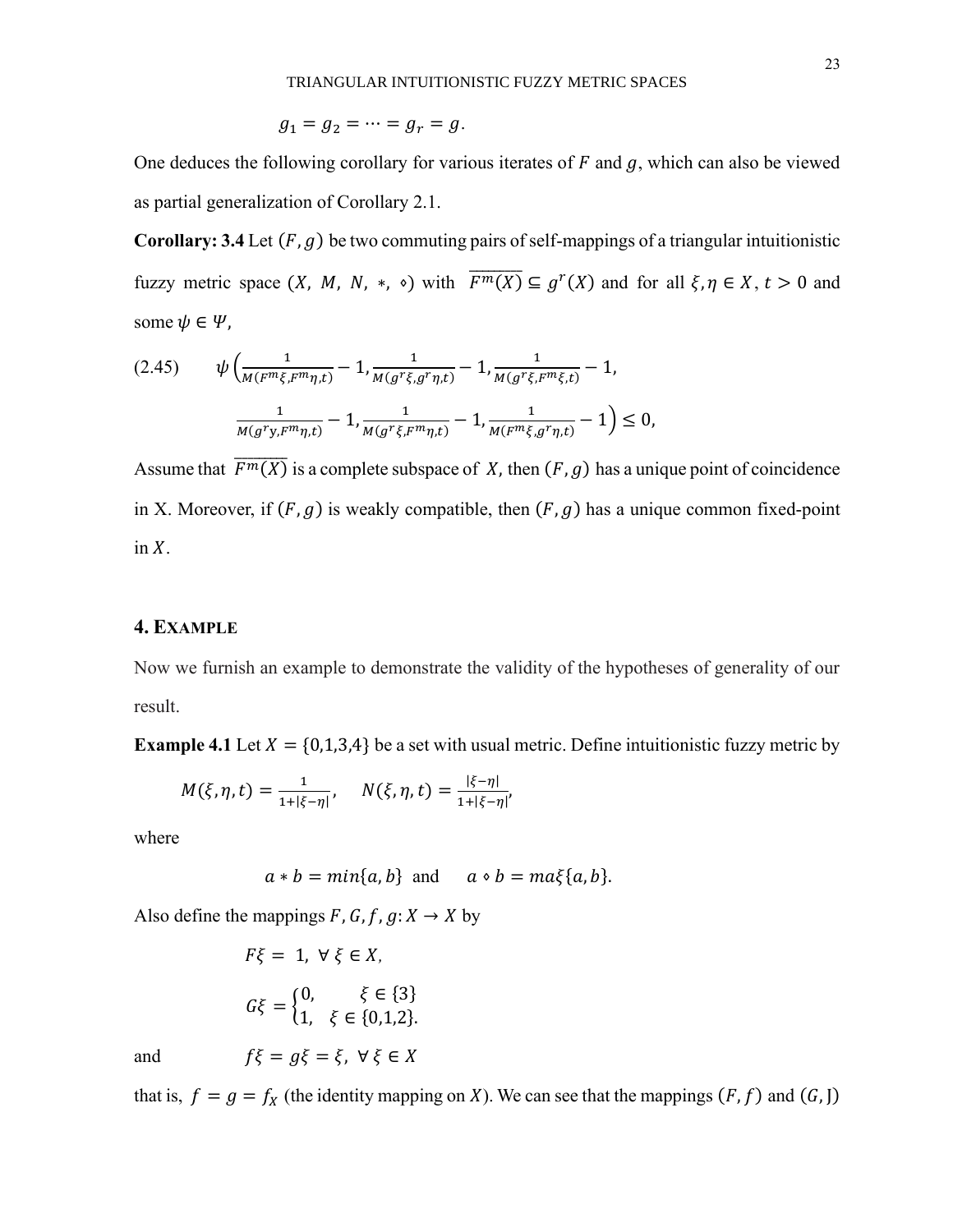are commute at 1 which is their coincidence point. Obviously,  $(F, f)$  and  $(G, g)$  are weakly compatible.

Also 
$$
F(X) = \{1\}, G(X) = \{0,1\}
$$
 and  $f(X) = F(X) = \{0,1,3,4\}$ . Clearly,  $\overline{F(X)} = \{1\} \subset \{0,1,3,4\} = g(X)$  and  $\overline{G(X)} = \{0,1\} \subset \{0,1,3,4\} = f(X)$  are complete subspace of X.

Now, we define  $\psi(u_1, u_2, u_3, u_4, u_5, u_6)$ :  $\mathbb{R}^6_+ \to \mathbb{R}$  as:

$$
\psi(u_1, u_2, u_3, u_4, u_5, u_6)
$$
  
=  $u_1 - a_1 \left( \frac{u_3^2 + u_4^2}{u_3 + u_4} \right) - a_2 u_2 - a_3 (u_5 + u_6),$ 

where  $a_i \ge 0$  with at least one  $a_i$  non-zero and  $a_1 + a_2 + 2a_3 < 1$ .

Now taking  $a_1 = \frac{1}{5}$  $\frac{1}{5}$ ,  $a_2 = a_3 = \frac{1}{4}$  $\frac{1}{4}$ , we consider the following cases.

(1). Let 
$$
\xi = 0
$$
 and  $\eta = 1$ . Then,

$$
\psi\left(\frac{1}{M(F0,G1,t)}-1,\frac{1}{M(f1,g0,t)}-1,\frac{1}{M(f0,F0,t)}-1,\frac{1}{M(g1,G1,t)}-1,\frac{1}{M(f0,G1,t)}-1,\frac{1}{M(F0,g1,t)}-1\right)
$$
\n
$$
=\psi\left(\frac{1}{M(1,1,t)}-1,\frac{1}{M(1,0,t)}-1,\frac{1}{M(0,1,t)}-1,\frac{1}{M(1,1,t)}-1,\frac{1}{M(0,1,t)}-1,\frac{1}{M(1,1,t)}-1\right)
$$
\n
$$
=\psi(0,1,1,0,1,1)
$$
\n
$$
=0-a_1\left(\frac{1+0}{1+0}\right)-a_21-a_3(1+1)
$$
\n
$$
=\frac{-19}{20}<0.
$$

(2). Let  $\xi = 0$  and  $\eta = 3$  Then,

$$
\psi \left( \frac{1}{M(F0, G3, t)} - 1, \frac{1}{M(f0, g3, t)} - 1, \frac{1}{M(f0, F0, t)} - 1, \frac{1}{M(g3, G3, t)} - 1, \frac{1}{M(f0, G3, t)} - 1, \frac{1}{M(F0, g3, t)} - 1 \right)
$$
\n
$$
= \psi \left( \frac{1}{M(1, 0, t)} - 1, \frac{1}{M(0, 3, t)} - 1, \frac{1}{M(0, 1, t)} - 1, \frac{1}{M(3, 0, t)} - 1, \frac{1}{M(0, 0, t)} - 1, \frac{1}{M(1, 3, t)} - 1 \right)
$$
\n
$$
= \psi (1, 3, 1, 3, 0, 2)
$$
\n
$$
= 1 - a_1 \left( \frac{1+9}{1+3} \right) - 3a_2 - a_3(0+2)
$$
\n
$$
= \frac{-1}{2} < 0.
$$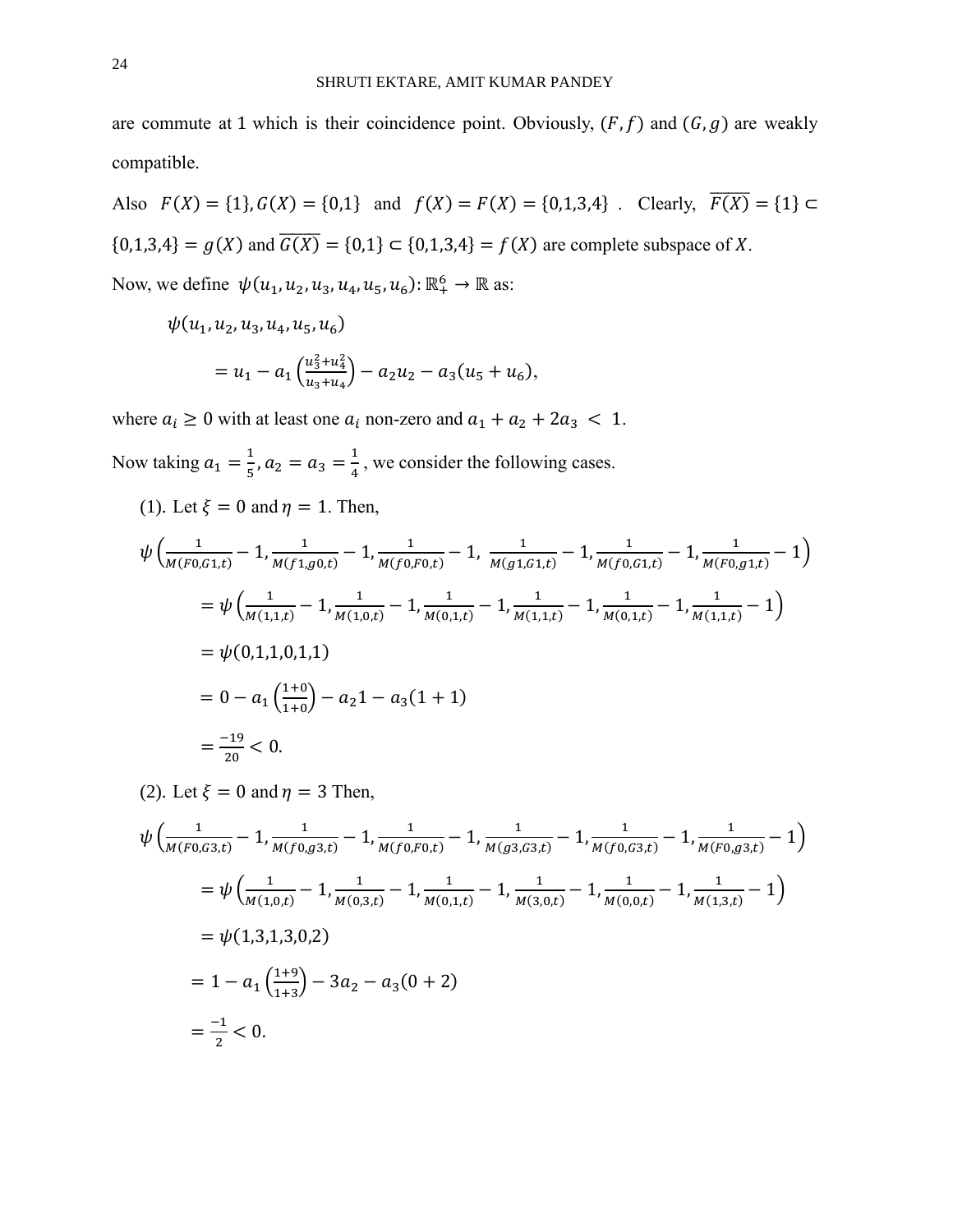(3). Let 
$$
\xi = 0
$$
 and  $\eta = 4$ . Then,

$$
\psi\left(\frac{1}{M(F0, G4, t)} - 1, \frac{1}{M(f0, g4, t)} - 1, \frac{1}{M(f0, F0, t)} - 1, \frac{1}{M(g4, G4, t)} - 1, \frac{1}{M(f0, G4, t)} - 1, \frac{1}{M(F0, g4, t)} - 1\right)
$$
\n
$$
= \psi\left(\frac{1}{M(1, 1, t)} - 1, \frac{1}{M(0, 4, t)} - 1, \frac{1}{M(0, 1, t)} - 1, \frac{1}{M(4, 1, t)} - 1, \frac{1}{M(0, 1, t)} - 1, \frac{1}{M(1, 4, t)} - 1\right)
$$
\n
$$
= \psi(0, 4, 1, 3, 1, 3)
$$
\n
$$
= 0 - a_1\left(\frac{1+9}{1+3}\right) - 4a_2 - a_3(1+3)
$$
\n
$$
= \frac{-5}{2} < 0.
$$

(4). Let  $\xi = 1$  and  $\eta = 3$ . Then,

$$
\psi\left(\frac{1}{M(F1,G3,t)}-1,\frac{1}{M(f1,g3,t)}-1,\frac{1}{M(f1,F1,t)}-1,\frac{1}{M(g3,G3,t)}-1,\frac{1}{M(f1,G3,t)}-1,\frac{1}{M(F1,g3,t)}-1\right)
$$
\n
$$
=\psi\left(\frac{1}{M(1,0,t)}-1,\frac{1}{M(1,3,t)}-1,\frac{1}{M(1,1,t)}-1,\frac{1}{M(3,0,t)}-1,\frac{1}{M(1,0,t)}-1,\frac{1}{M(1,3,t)}-1\right)
$$
\n
$$
=\psi(1,2,0,3,1,2)
$$
\n
$$
=1-a_1\left(\frac{0+9}{0+3}\right)-a_22-a_3(1+2)
$$
\n
$$
=\frac{-17}{20}<0.
$$

(5). Let  $\xi = 1$  and  $\eta = 4$ . Then,

$$
\psi \left( \frac{1}{M(F1, G4, t)} - 1, \frac{1}{M(f1, g4, t)} - 1, \frac{1}{M(f1, F1, t)} - 1, \frac{1}{M(g4, G4, t)} - 1, \frac{1}{M(f1G4, t)} - 1, \frac{1}{M(F1, g4, t)} - 1 \right)
$$
\n
$$
= \psi \left( \frac{1}{M(1, 1, t)} - 1, \frac{1}{M(1, 4, t)} - 1, \frac{1}{M(1, 1, t)} - 1, \frac{1}{M(4, 1, t)} - 1, \frac{1}{M(1, 1, t)} - 1, \frac{1}{M(1, 4, t)} - 1 \right)
$$
\n
$$
= \psi(0, 3, 0, 3, 0, 3)
$$
\n
$$
= 0 - a_1 \left( \frac{0+9}{0+3} \right) - 3a_2 - a_3(0+3)
$$
\n
$$
= \frac{-21}{10} < 0.
$$

(6). Let  $\xi = 3$  and  $\eta = 4$ . Then,

$$
\psi\left(\frac{1}{M(F3,G4,t)}-1,\frac{1}{M(f3,g4,t)}-1,\frac{1}{M(f3,F3,t)}-1,\frac{1}{M(g4,G4,t)}-1,\frac{1}{M(f3,G4,t)}-1,\frac{1}{M(F3,g4,t)}-1\right)
$$
\n
$$
=\psi\left(\frac{1}{M(1,1,t)}-1,\frac{1}{M(3,4,t)}-1,\frac{1}{M(3,1,t)}-1,\frac{1}{M(4,1,t)}-1,\frac{1}{M(3,1,t)}-1,\frac{1}{M(3,4,t)}-1\right)
$$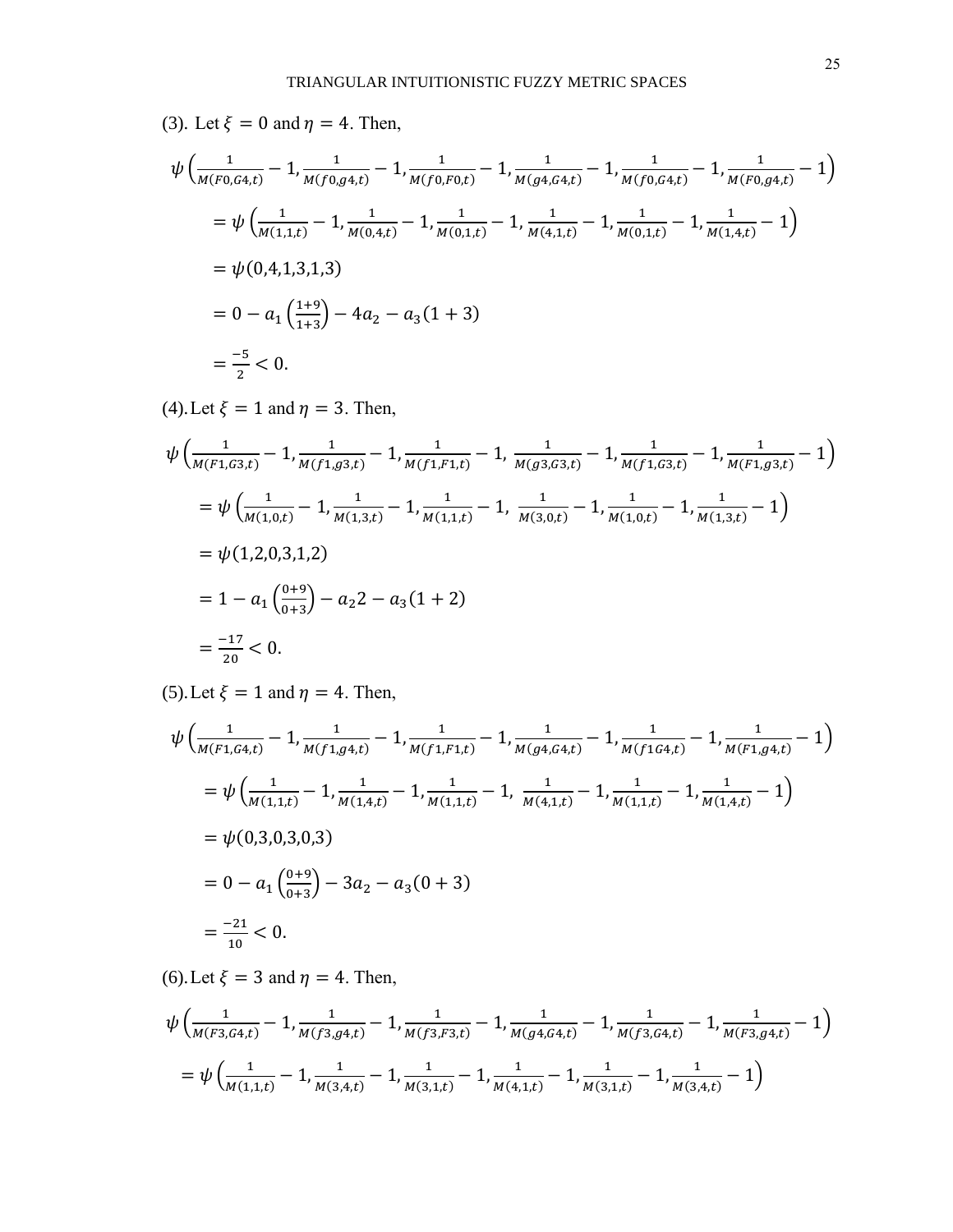$$
= \psi(0,1,3,4,3,1)
$$
  
= 0 - a<sub>1</sub>  $\left(\frac{9+16}{3+4}\right)$  - a<sub>2</sub> - a<sub>3</sub> (3 + 1)  
=  $\frac{-55}{28}$  < 0.

Therefore, all condition of Theorem 2.1 hold and S, T , I and J have a unique common fixedpoint  $(\omega^* = 1)$ .

## **AUTHOR'S CONTRIBUTIONS**

Both authors contributed equally and significantly to writing this paper. Both authors read and approved the final manuscript.

# **CONFLICT OF INTERESTS**

The authors declare that there is no conflict of interests.

#### **REFERENCES**

- [1] C. Alaca, D. Turkoglu, C. Yildiz, Fixed points in intuitionistic fuzzy metric spaces, Chaos Solitons Fractals, 29 (2006), 1073–1078.
- [2] M. Azamand, M. Arshad, Common fixed points of generalized contractive maps in cone metric space, Bull. Iran. Math. Soc. 35 (2009), 255-264.
- [3] C.D. Bari, C. Vetro, A fixed-point theorem for a family of mappings in a fuzzy metric space, Rend. Circ. Mat. Palermo II, 52 (2003), 315–321.
- [4] C.D. Bari, C. Vetro, Fixed points, attractors and weak fuzzy contractive mappings in a fuzzy metric space, J. Fuzzy Math. 13 (2005), 973–982.
- [5] D. Coker, An introduction to intuitionistic fuzzy topological spaces, Fuzzy Sets Syst. 88 (1997), 81–89.
- [6] J. Danes, Two fixed-point theorems in topological and metric spaces, Bull. Austral. Math. Soc. 14 (1976), 259-265.
- [7] A. George, P. Veeramani, On some results in fuzzy metric spaces, Fuzzy Sets Syst. 64 (1994), 395–399.
- [8] D. Gopal, M. Imdad, C. Vetro, M. Hasan, Fixed-point theory for cyclic weak ϕ-contraction in fuzzy metric spaces, J. Nonlinear Anal. Appl. 2012 (201), Article ID jnaa-00110.
- [9] M. Grabiec, Fixed points in fuzzy metric spaces, Fuzzy Sets Syst. 27 (1988), 385–389.
- [10] G.E. Hardy, T.D. Rogers, A generalization of a fixed-point theorem of Reich, Canad. Math. Bull. 16 (1973), 201-206.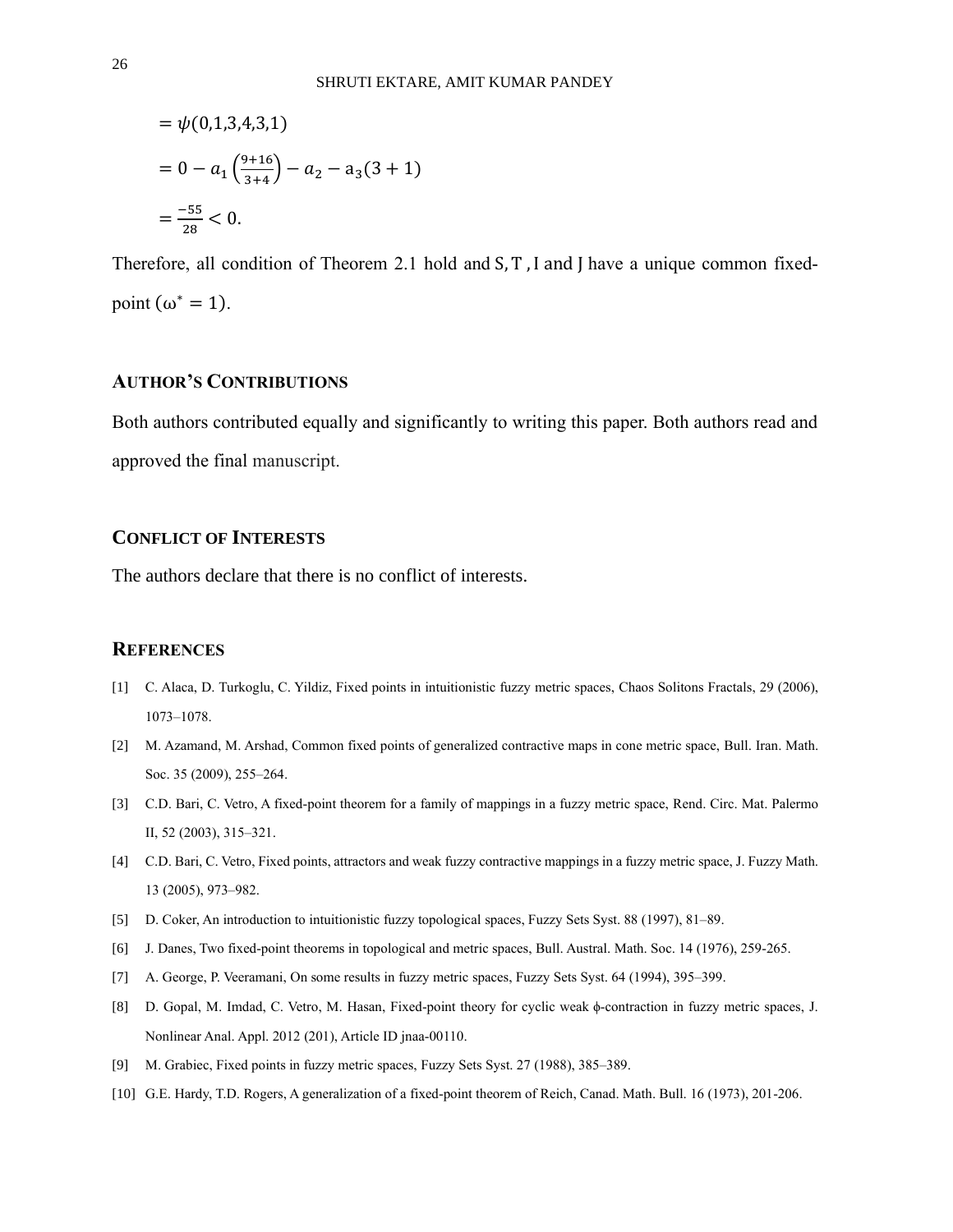- [11] S.A. Husain, V.M. Sehgal, On common fixed points for a family of mappings. Bull. Austral. Math. Soc. 13 (1975), 261- 267.
- [12] N. Hussain, S. Khaleghizadeh, P. Salimi, A.A.N. Abdou, A new approach to fixed-point results in triangular intuitionistic fuzzy metric spaces, Abstr. Appl. Anal. 2014 (2014), Article ID 690139.
- [13] M. Imdad, J. Ali, Jungck's common fixed point theorem and E.A property, Acta. Math. Sin.-English Ser. 24 (2007), 87– 94.
- [14] M. Imdad, J. Ali, Pairwise coincidentally commuting mappings satisfying a relation inequality, Italian J. Pure Appl. Math. 20 (2006), 87-96.
- [15] M. Imdad, J. Ali, M. Tanveer, Coincidence and common fixed-point theorems for nonlinear contractions in Menger PM spaces, Chaos Solitons Fractals. 42 (2009), 3121-3129.
- [16] M. Imdad, A. Sharma, S. Chauhan, Some common fixed-point theorems in metric spaces under a different set of conditions, Novi Sad J. Math. 44 (2014), 183-199.
- [17] C. Ionescu, S. Rezapour, M.E. Samei, Fixed points of some new contractions on intuitionistic fuzzy metric spaces, Fixed Point Theory Appl. 2013 (2013), 168.
- [18] G.S. Jeong, B.E. Rhoades, Some remarks for improving fixed-point theorems for more than two maps, Indian J. Pure Appl. Math. 28 (1976), 1177-1196.
- [19] G. Jungck, Fixed-point for non-continuous non-self mappings on non-metric space, Far East J. Math. Sci. 4 (1996), 199– 212.
- [20] G. Jungck, Commuting mappings and fixed points. Amer. Math. Mon. 83 (1976), 261-263.
- [21] G. Jungck, B.E. Rhoades, Fixed points for set valued functions without continuity, Indian J. Pure Appl. Math. 29 (1998), 227–238.
- [22] M.S. Khan, M. Imdad, A common fixed-point theorem for a class of mappings, Indian J. Pure Appl. Math. 14 (1983), 1220-1227.
- [23] I. Kramosil, J. Michalek, Fuzzy metrics and statistical metric spaces, Kybern-etika, 11 (1975), 336–344.
- [24] P.S. Kumari, V.V. Kumar, I.R. Sharma, Common fixed-point theorems on weakly compatible maps on dislocated metric spaces, Math. Sci. 6 (2012), 71.
- [25] S. Manro, A common fixed-point theorem for four mappings in intuitionistic fuzzy metric space, Gulf J. Math. 2 (2014), 78-86.
- [26] S. Manro, A fixed-point theorem for a Meir-Keeler type contractive condition on an intuitionistic fuzzy metric space, Pan Amer. Math. J. 24 (2014), 53–64.
- [27] S. Manro, R.K. Bisht, Common fixed points of minimal contractive conditions in intuitionistic fuzzy metric space, J. Intell. Fuzzy Syst. 27(2014), 761–768.
- [28] S. Manro, S. Kumar, S.S. Bhatia, Common fixed-point theorems for weakly compatible maps satisfying common (E.A) like property in intuitionistic fuzzy metric spaces using implicit relation, J. Indian Math. Soc. 81 (2014), 123-133.
- [29] S. Manro, S. Kumar, S.S. Bhatia, K. Tas, Common fixed-point theorems in modified intuitionistic fuzzy metric spaces*,* J.